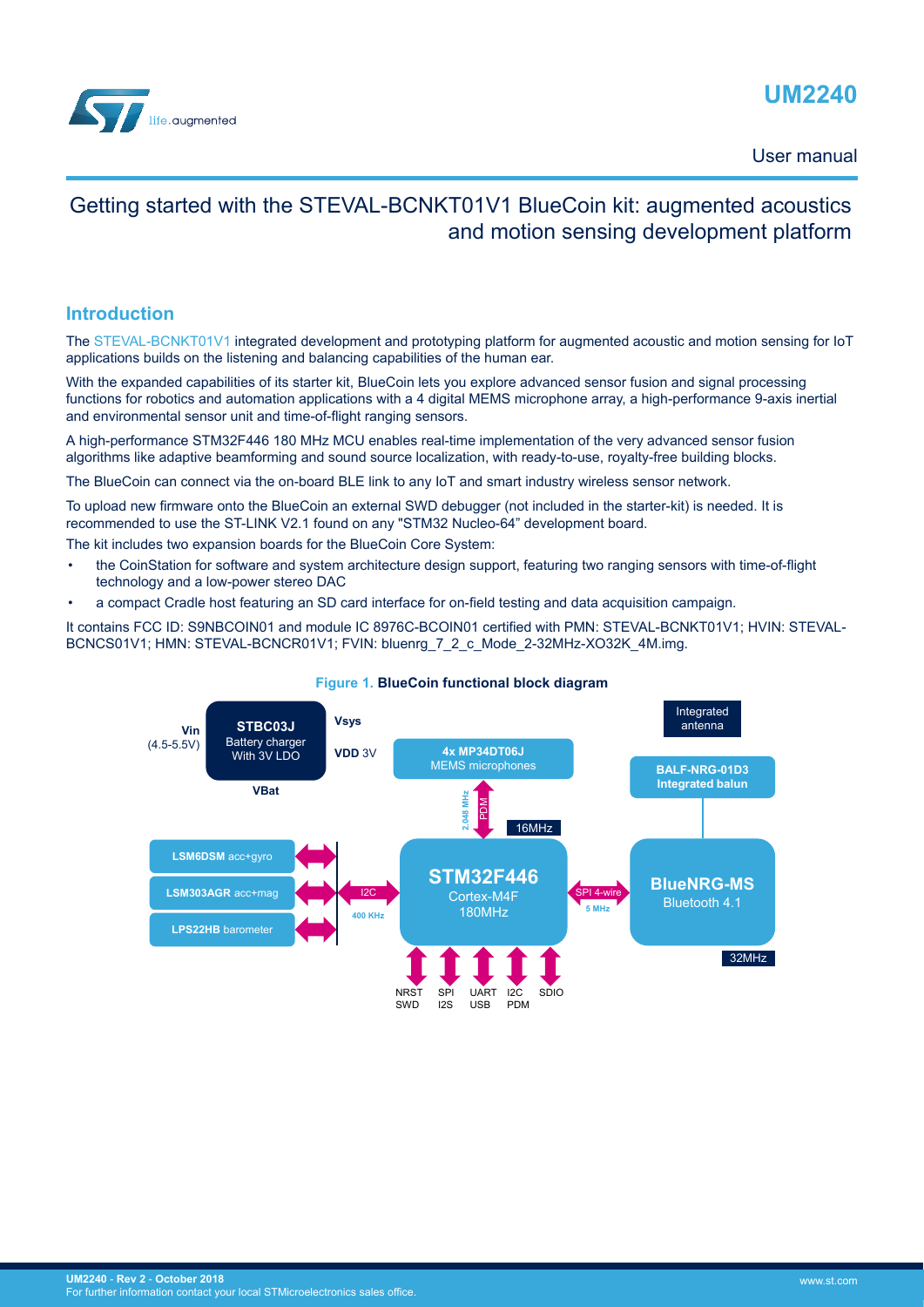## **1 Getting started**

## **1.1 Overview**

57

The [STEVAL-BCNKT01V1](https://www.st.com/en/product/steval-bcnkt01v1) BlueCoin starter kit is designed to support the prototyping phases of new projects and can be used as:

- **An evaluation system:**
	- to evaluate high accuracy ST sensors in an optimized system architecture
	- to field-test data fusion and embedded signal processing algorithms
	- to deploy data collection campaigns to support custom algorithm development

#### • **A reference design:**

- as a compact solution for high-performance, low-power motion, environmental and audio sensor data in compact form-factor designs
- to start from hardware and software samples and create new designs (e.g., schematics, Gerber files, bill of materials, 3D CAD models)
- **An embedded software development kit**
	- to supply source code project samples based on the STM32Cube architecture
	- fully compatible with the Open.Software embedded processing libraries and supported by the STM32 ODE

#### • **A fast prototyping tool**

- to plug onto your prototype motherboard to instantly add its embedded sensing and communication functions to your design
- to integrate the BlueCoin in your mechanical design via the 3D CAD files

### **1.2 Package components**

The [STEVAL-BCNKT01V1](https://www.st.com/en/product/steval-bcnkt01v1) package contains all the components needed to test a demo on this optimized platform and to start developing your application.



#### **Figure 2. BlueCoin kit blister**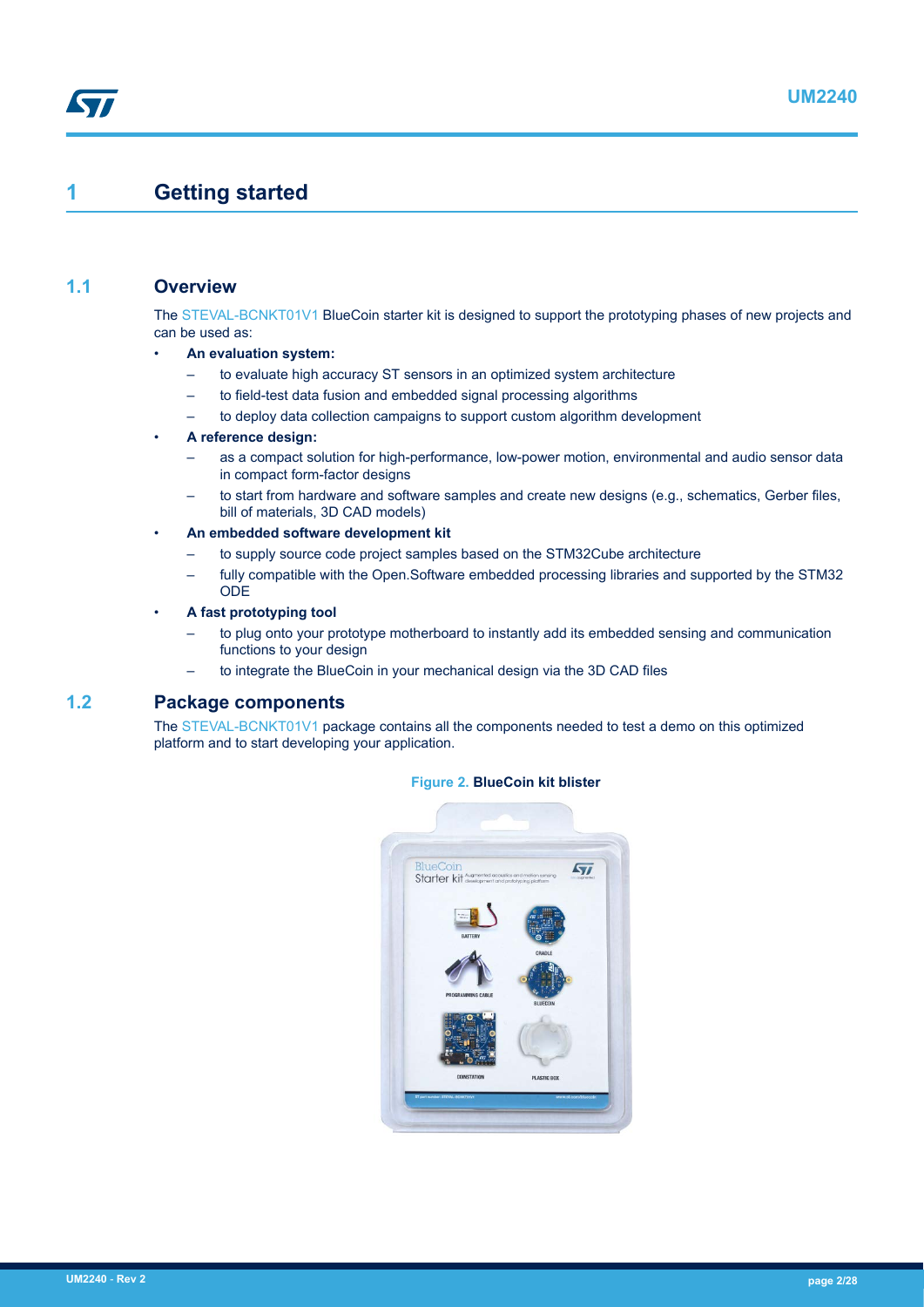## **1.3 Initial setup with pre-loaded demo**

<span id="page-2-0"></span>ST

After unpacking the contents, the easiest way to begin is to run the preloaded software using the BlueCoin board together with the CoinStation (STEVAL-BCNCS01V1).

**Step 1.** Take the BlueCoin and plug it on the CoinStation through the dedicated connectors. Take care to match the orientation shown below.

## **Figure 3. Orientation of BlueCoin and CoinStation connectors**



**Figure 4. BlueCoin mounted on CoinStation**



**Step 2.** Connect a USB type A to mini-B USB cable to turn the board on for the first time.

The LED next to the ST logo turns on and, if you speak close to the board, another LED starts blinking towards your direction.(For the PC software and the detailed documentation for the pre-loaded demo please refer to the [FP-AUD-SMARTMIC1](https://www.st.com/en/product/fp-aud-smartmic1) function pack available on www.st.com.)

## **1.4 System requirements**

As the [STEVAL-BCNKT01V1](https://www.st.com/en/product/steval-bcnkt01v1) starter kit is already programmed with the [FP-AUD-SMARTMIC1](https://www.st.com/en/product/fp-aud-smartmic1) firmware, to run the demo, you only need:

a Windows™ PC (ver. 7 or higher)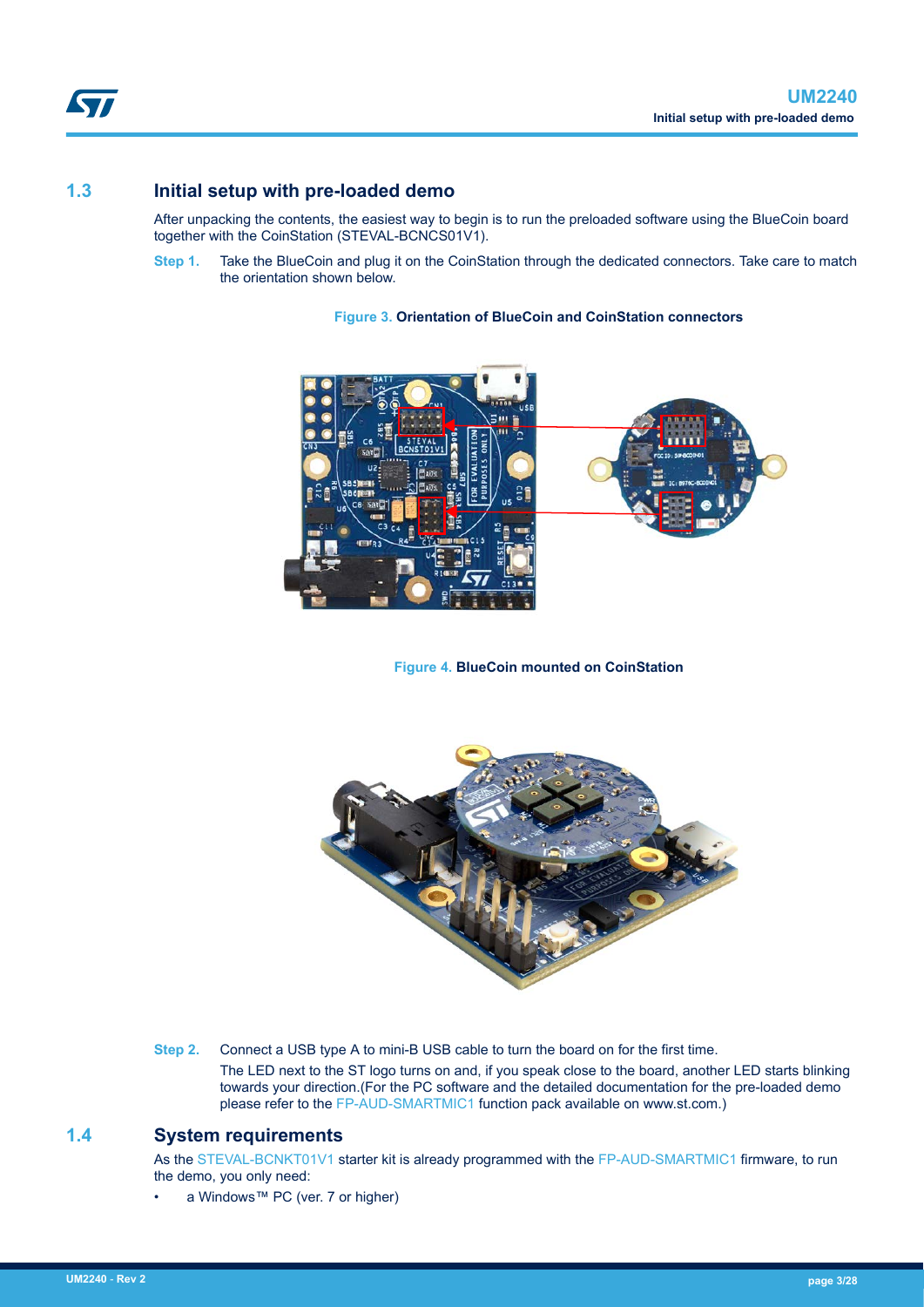

• a USB type A to micro USB cable for power supply and communication (connected to a PC, AC adapter or any other source)

To start designing your own project, you need:

- A Windows™ PC (ver. 7 or higher) with an IAR, KEIL or AC6 firmware development environment
- A USB type A to Micro USB male cable to connect the STEVAL-BCNKT01V1 to the PC for power supply
- An [STM32 Nucleo](https://www.st.com/stm32nucleo) board with ST-LINK V2.1 in-circuit debugger/programmer (preferred) or other compatible device
- The ST-LINK utility for firmware download<sup>(1)</sup>
- *1. Refer to www.st.com for the latest embedded software version.*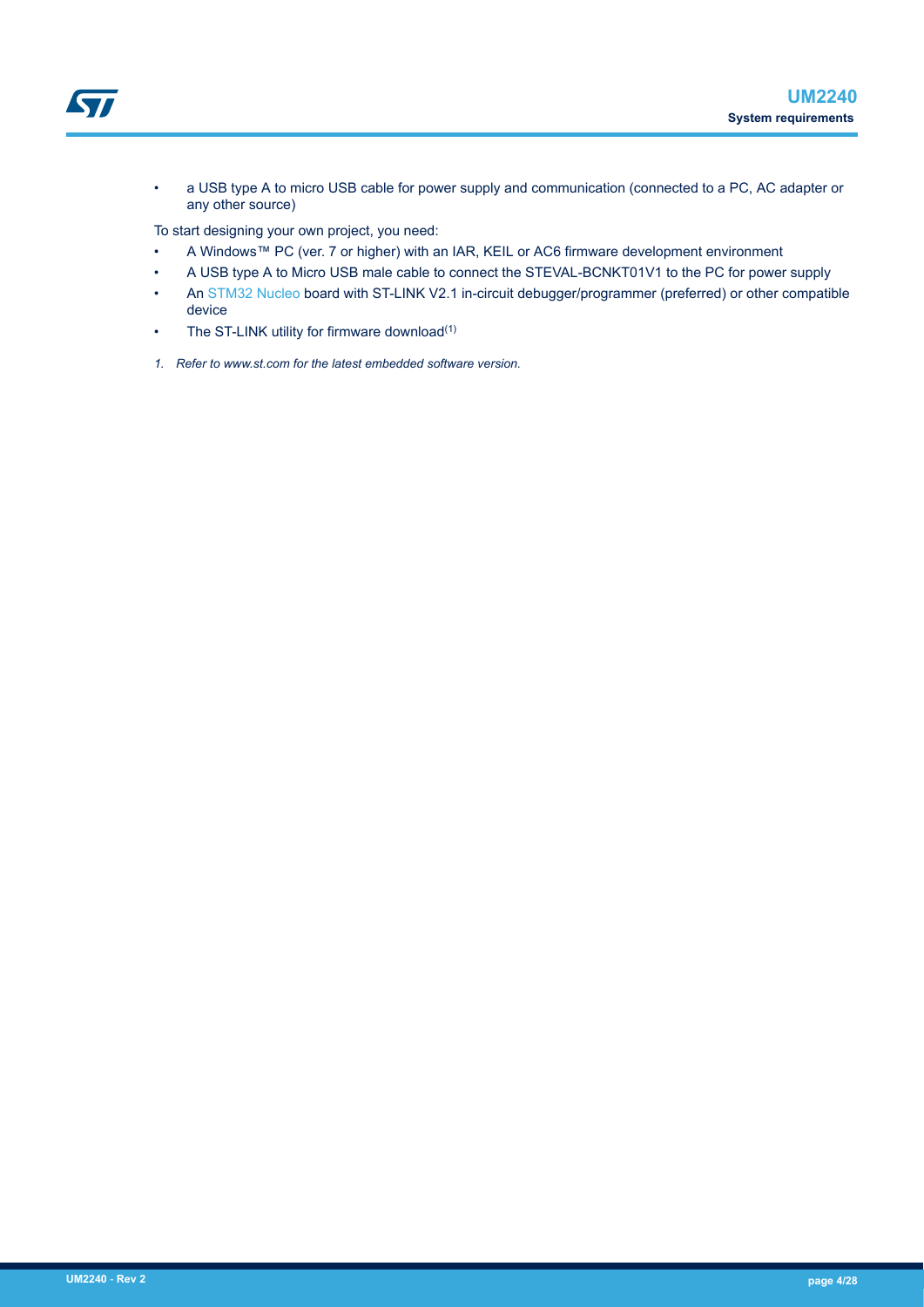# **2 STEVAL-BCNCS01V1 hardware description**

The STEVAL-BCNCS01V1 (BlueCoin Core System) evaluation board is a highly integrated development and prototyping platform for augmented acoustic and motion sensing for IoT applications inspired by the listening and balancing capabilities of the human ear. It can also easily support development of monitoring and tracking applications as a standalone sensor node connected to iOS™/Android™ smartphone applications.

The BlueCoin Core System comes in a very small circular shape (25 mm).

Most of the electronic components are on the bottom side of the pcb with small connectors to easily plug and unplug the board, whereas on the top side there are four digital MEMS microphones and eight LEDs.

### **Figure 5. STEVAL-BCNCS01V1 evaluation board main components: top view**



**Figure 6. STEVAL-BCNCS01V1 evaluation board main components: bottom view**

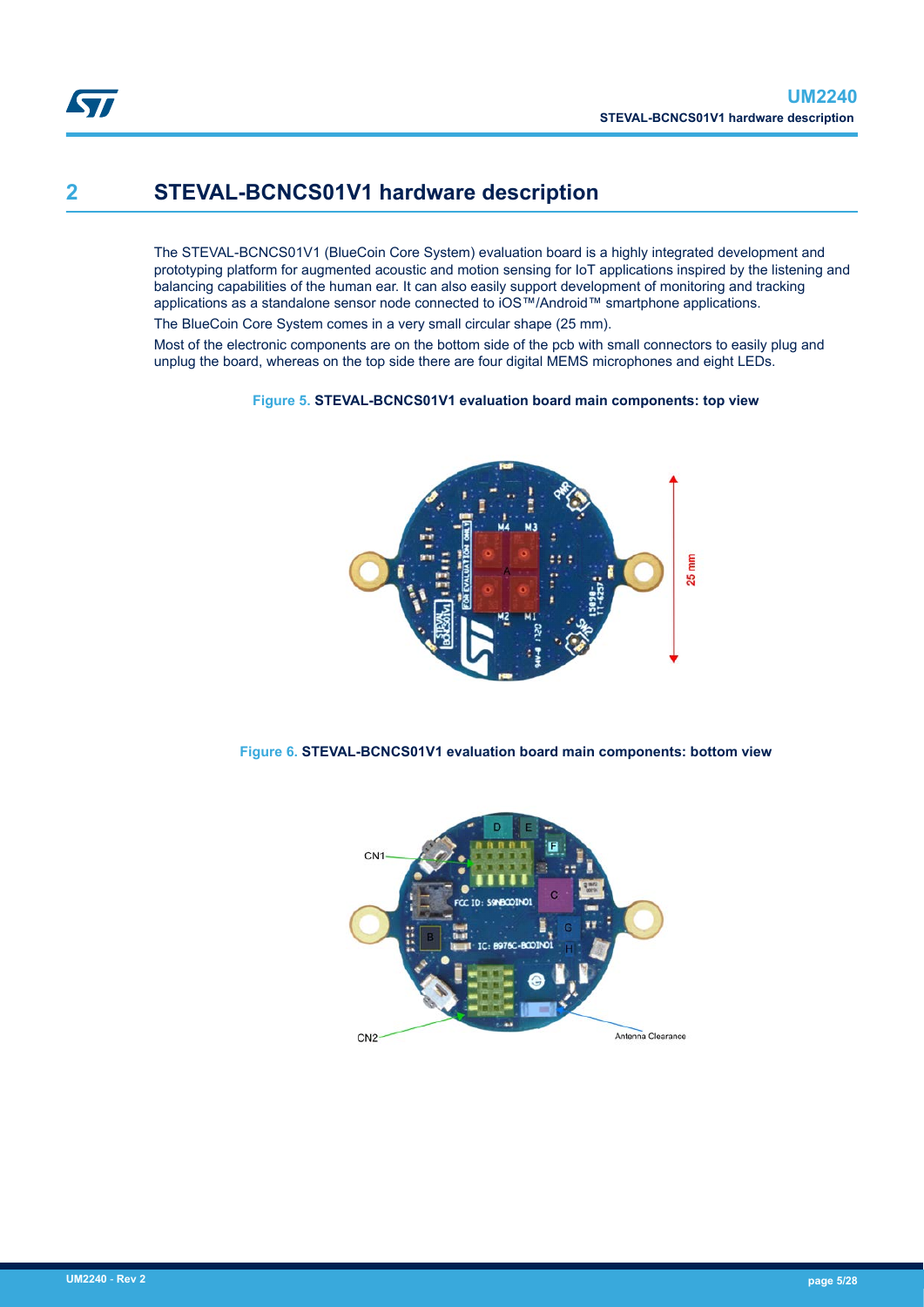### **Table 1. STEVAL-BCNCS01V1 component list**

| Reference | <b>Device</b>     | <b>Description</b>                                                                                      |
|-----------|-------------------|---------------------------------------------------------------------------------------------------------|
| A         | MP34DT06J         | MEMS audio sensor digital microphones                                                                   |
| B         | STBC03J           | 150 mA battery charger integrating an LDO 3 V                                                           |
| C         | STM32F446ME       | ARM Cortex-M4 core with DSP and FPU, 180 MHz, 512 Kbytes Flash                                          |
| D         | <b>LSM6DSM</b>    | iNEMO inertial module: low-power 3D accelerometer and 3D gyroscope                                      |
| Е         | LSM303AGR         | Ultra-compact high-performance eCompass module: ultra-low power 3D accelerometer and<br>3D magnetometer |
| F         | <b>I PS22HB</b>   | MEMS nano pressure sensor: 260-1260 hPa absolute digital output barometer                               |
| G         | <b>BlueNRG-MS</b> | Bluetooth low energy network processor                                                                  |
| н         |                   | BALF-NRG-01D3   50 $\Omega$ balun with integrated harmonic filter                                       |

### **Table 2. STEVAL-BCNCS01V1 pinout**

| <b>Connectors pin</b> | Pin name                           | <b>MCU pin</b>           | Main functions <sup>(1)</sup>            |
|-----------------------|------------------------------------|--------------------------|------------------------------------------|
| <b>CN1.1</b>          | <b>VBAT</b>                        | <b>VDD</b>               | I/O power supply for battery             |
| <b>CN1.2</b>          | <b>GND</b>                         | <b>VSS</b>               | Ground                                   |
| <b>CN1.3</b>          | <b>VDD</b>                         | <b>VDD</b>               | Power supply from STBC03J (LDO) [3V]     |
| <b>CN1.4</b>          | PC <sub>6</sub>                    | PC <sub>6</sub>          | Xshutdown pin for Time-of-Flight         |
| CN1.5                 | <b>SWDIO</b>                       | <b>PA13</b>              | SWD Programming interface IO             |
| <b>CN1.6</b>          | <b>SWDCLK</b>                      | <b>PA14</b>              | SWD Programming interface clock          |
| <b>CN1.7</b>          | I2C1 SCL                           | PB <sub>8</sub>          | I2C clock                                |
| <b>CN1.8</b>          | OTG FS DP                          | <b>PA12</b>              | USB_OTG_FS DP                            |
| <b>CN1.9</b>          | I2C1_SDA                           | PB <sub>9</sub>          | I2C data                                 |
| CN1.10                | OTG_FS_DM                          | <b>PA11</b>              | USB_OTG_FS DM                            |
| <b>CN2.1</b>          | <b>VIN</b>                         |                          | Power supply for STBC03J [2V-5.5V]       |
| <b>CN2.2</b>          | <b>GND</b>                         | <b>VSS</b>               | Ground                                   |
| <b>CN2.3</b>          | USART1 RX/SAI1 FS A                | $\overline{\phantom{a}}$ | USART1 RX or SAI1 FS A,                  |
| <b>CN2.4</b>          | SDIO_CMD/USART1_TX/<br>SAI1_MCLK_A | PD2/PB6/PE2              | USART1 TX or SAI1 MCLK A or SDIO command |
| <b>CN2.5</b>          | SAI1_SCK_A/SDIO_D0/<br>PB12/PB15   | PB10/PC8/PB12/PB15       | SAI1 SCK A or SDIO data or PB12/PB15 pin |
| CN <sub>2.6</sub>     | SAI1 SD A SDIO CK                  | PB <sub>2</sub>          | SAI1 SD A or SDIO clock                  |
| <b>CN2.7</b>          | <b>RESET</b>                       | <b>NRST</b>              | STM32 Reset                              |
| <b>CN2.8</b>          | <b>VSYS</b>                        |                          | Unregulated output<br>[VBAT or VIN]      |

*1. Refer to STM32F446 Datasheet on www.st.com for the complete set of functions of each pin*

## **2.1 Power supply**

The BlueCoin board has the following input supply pins:

1. VIN is the input for the on-board battery charger generating 3 V (150 mA max) VDD.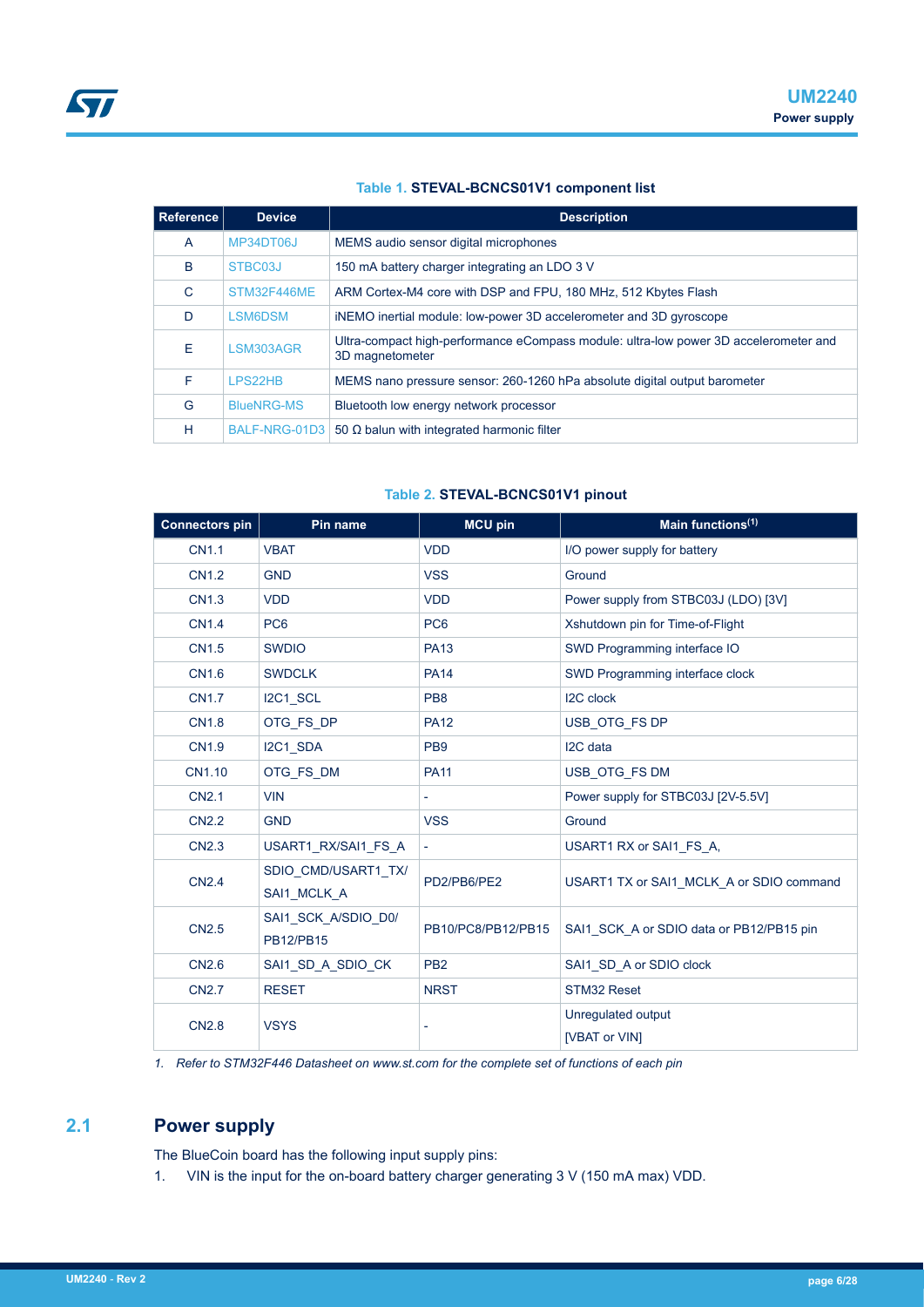- 2. VDD is regulated by [STBC03J](https://www.st.com/en/product/STBC03) internal LDO and is used as a power supply for the [STM32F446](https://www.st.com/en/product/STM32F446ME), sensors and [BlueNRG-MS](https://www.st.com/en/product/bluenrg-ms)
- 3. VBAT refers to the voltage on the Li-Po battery
- 4. VSYS voltage source is managed by the STBC03J and can be either VIN or VBAT depending on the operating conditions



**Figure 7. STEVAL-BCNCS01V1 power supply block diagram**

The on-board STBC03J battery charger IC is configured by default with a charging current of 100 mA. It is possible to modify this current by changing the R20 resistor value. **Equation 1**:

$$
I_{chrg} = \frac{1V}{R20} \cdot 200\tag{1}
$$

The default 2 kΩ value for R20 hence gives:

$$
\frac{1V}{2K} \cdot 200 = 100mA \tag{2}
$$

### **2.2 Power on/off procedure**

To power the BlueCoin board on/off there are two different procedures (see point 1 to power on and point 2 to power off).

**Step 1.** When the system is fed by a Li-PO battery, push the PWR button for about a second to power the board on.

*Note: This procedure is implemented thanks to the battery charger WAKE-UP feature ([STBC03J](https://www.st.com/en/product/STBC03))*

**Step 2.** Push the PWR button.

In the provided software examples, the microcontroller detects the click and activates the battery charger SHUTDOWN pin to switch the power supply off.

57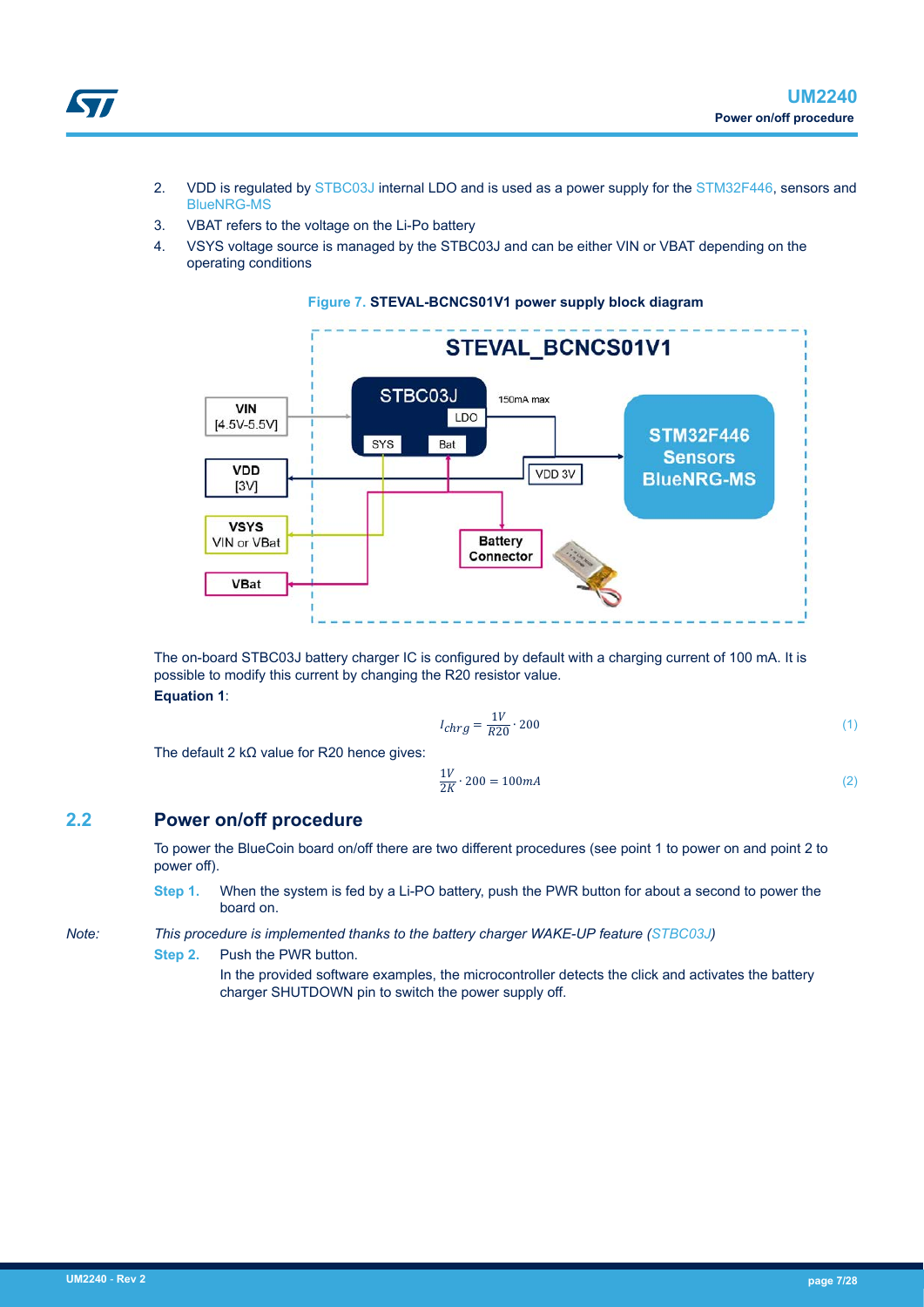

## **3 STEVAL-BCNST01V1 hardware description**

The STEVAL-BCNST01V1 (CoinStation) is an easy-to-use companion board for the BlueCoin. The BlueCoin Core System can be plugged onto the CoinStation through the dedicated connectors (see [Figure 3. Orientation of](#page-2-0) [BlueCoin and CoinStation connectors](#page-2-0) and [Figure 4. BlueCoin mounted on CoinStation](#page-2-0)).

**Figure 8. STEVAL-BCNST01V1 main components**



#### **Table 3. STEVAL-BCNST01V1 main components**

| Reference | <b>Device</b>                   | <b>Description</b>                                              |
|-----------|---------------------------------|-----------------------------------------------------------------|
| A         | <b>BlueCoin connectors</b>      | To plug the BlueCoin Core System                                |
| B         | <b>2x VL53L0X</b>               | Time-of-Flight (ToF) ranging sensor                             |
| C         | LDK120M                         | 200 mA low quiescent current very low noise LDO                 |
| D         | micro-USB connector, USBLC6-2P6 | micro USB socket and ESD protection                             |
| E.        | Audio DAC, phono jack           | 16-Bit, low-power stereo audio DAC and 3.5 mm stereo phono jack |
| F         | SWD connector, Reset button     | 5-pin SWD connector for programming/debugging and reset button  |

## **3.1 Power supply**

The power is either supplied by the host PC via USB or by a 130 mAh Li-Po battery through the battery connector. The on-board LDO provides 2.8 V to the Time-of-Flight sensors and to the Audio DAC.

## **3.2 USB device**

The board USB connector can be used for power supply and for communication (USB\_OTG\_FS).

## **3.3 Audio DAC**

The BlueCoin can drive the PCM1774 low-power stereo DAC designed for portable digital audio applications to play any kind of audio stream.

A dedicated 3.5 mm audio jack makes it easy to connect headphones or active loudspeakers. To use the on-board audio DAC (U2), the following solder bridges must be closed (they are open by default):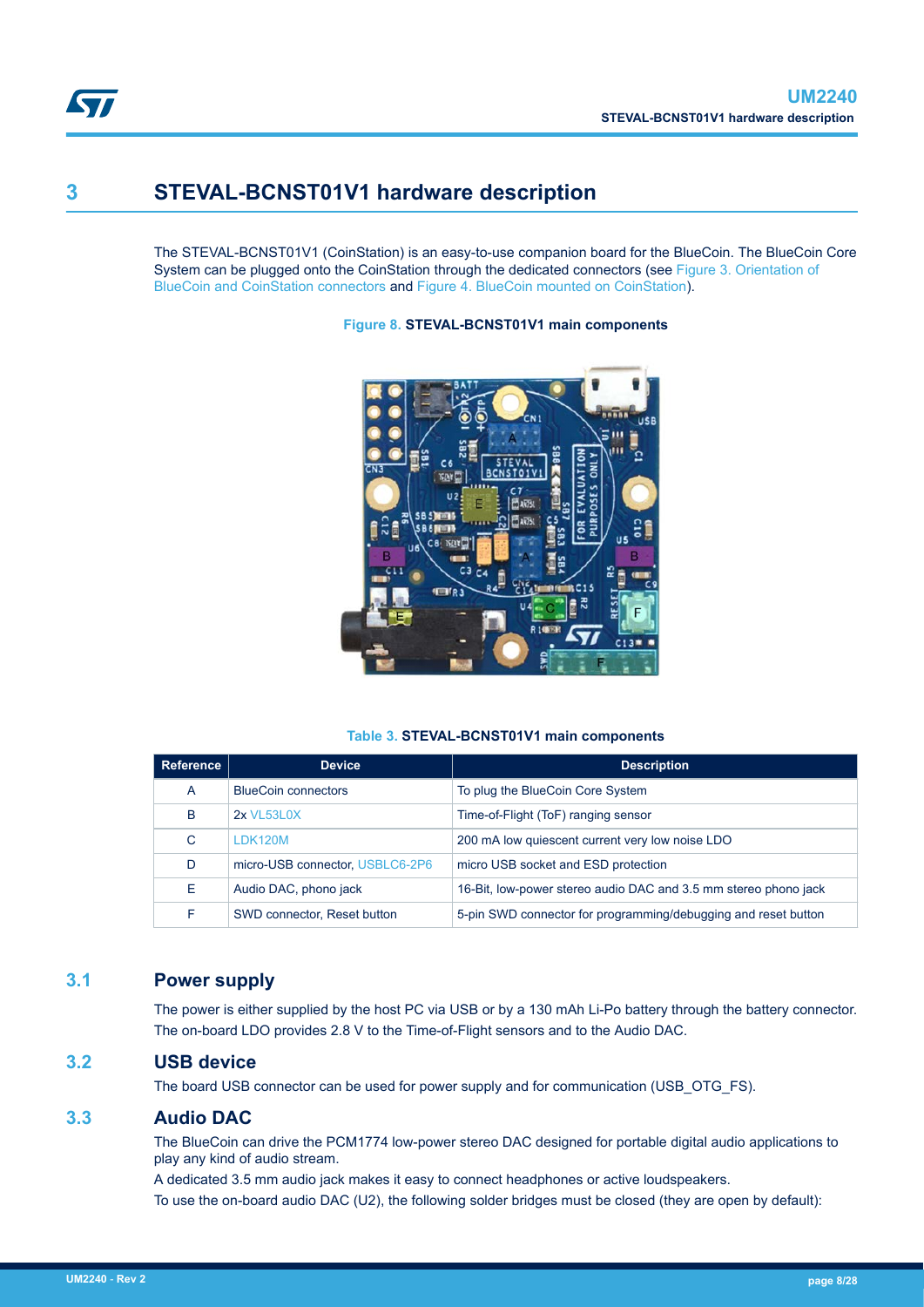- SB1, SB2 to connect the I²C interface
- SB3, SB4, SB5, SB6 to connect the I<sup>2</sup>S interface

### **3.4 Time-of-Flight**

The [VL53L0X](https://www.st.com/en/product/vl53l0x) is a new generation Time-of-Flight (ToF) laser-ranging module housed in the smallest package on the market today, providing accurate distance measurement regardless of target reflectance. It can measure absolute distances up to 2 m. To use the on-board ToFs (U5, U6), SB1 and SB2 must be closed to connect the I²C peripheral.

# **3.5 Solder bridge details**

#### **Table 4. STEVAL-BCNST01V1 solder bridge details**

| Solder bridge   | <b>BlueCoin signal</b>   | On-board signal             | <b>External signal</b> |
|-----------------|--------------------------|-----------------------------|------------------------|
| SB <sub>1</sub> | I2C1 SCL                 | I2C1 SCL ST                 | <b>CN3.8</b>           |
| SB <sub>2</sub> | 2C1 SDA                  | I2C1 SDA ST                 | CN3.7                  |
| SB <sub>3</sub> | SAI1 MCLK A              | DAC control - SCKI          | CN <sub>3.4</sub>      |
| SB <sub>4</sub> | SAI1 SD A                | DAC Audio - DIN             | CN3.6                  |
| SB <sub>5</sub> | SAI1 SCK A               | DAC Audio - BCK             | <b>CN3.3</b>           |
| SB <sub>6</sub> | SAI1 FS A                | DAC Audio - LRCK            | CN3.5                  |
| SB <sub>7</sub> | $\overline{\phantom{0}}$ | DAC Audio - VIO/VDD (V DAC) |                        |
| SB <sub>8</sub> | 3V <sub>0</sub>          | DAC Audio - VIO/VDD (V DAC) | <b>CN3.2</b>           |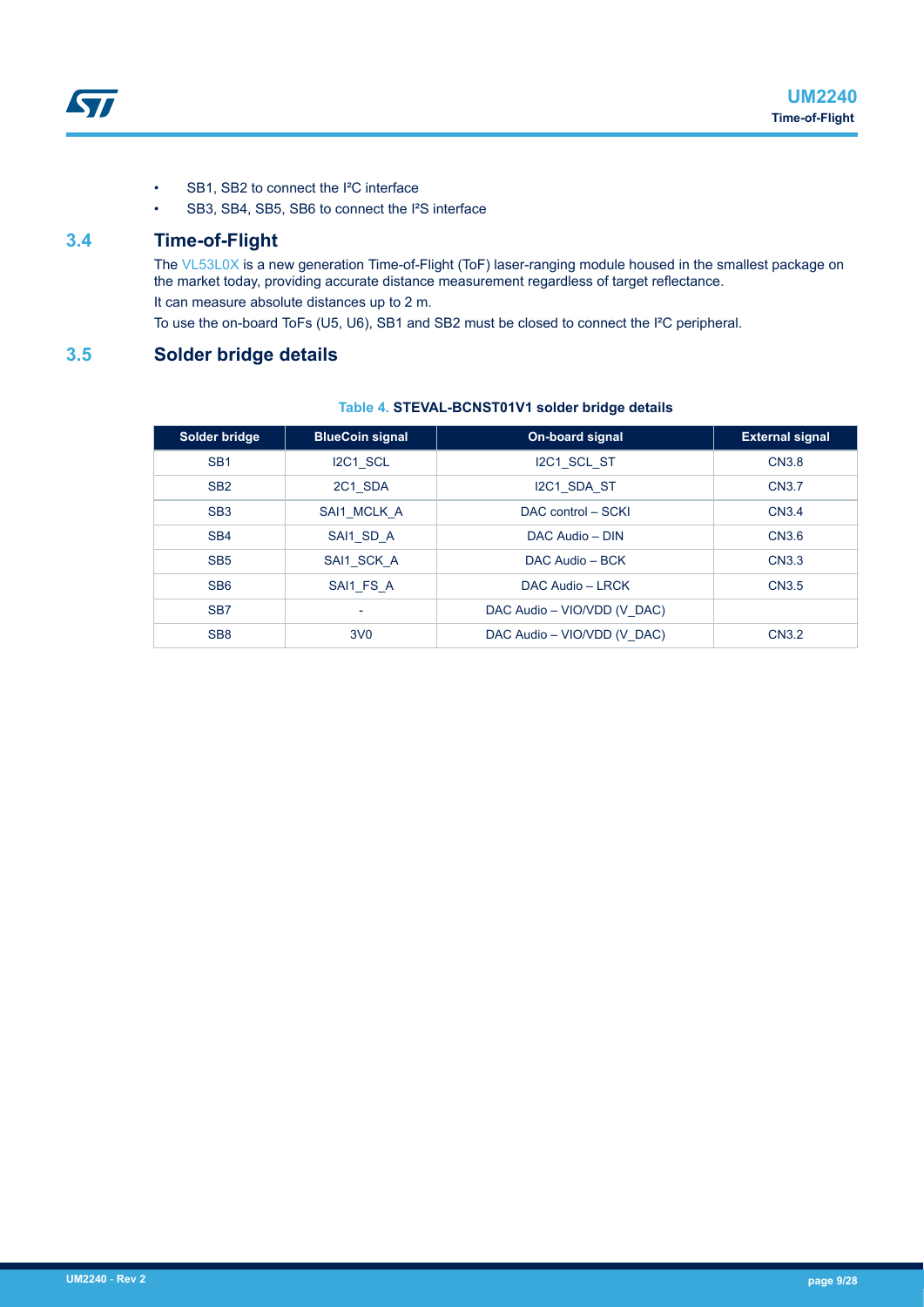

## **4 STEVAL-BCNCR01V1 hardware description**

STEVAL-BCNCR01V1 (BlueCoin Cradle) is a small companion board for the BlueCoin, geared at the development of form factor prototypes. The BlueCoin Core System can be plugged onto the Cradle through the dedicated connectors.

The small cradle is ideal for applications requiring small, standalone, battery-powered sensor nodes.

**Figure 9. STEVAL-BCNCR01V1 cradle main components: top view**



**Figure 10. STEVAL-BCNCR01V1 cradle main components: bottom view**

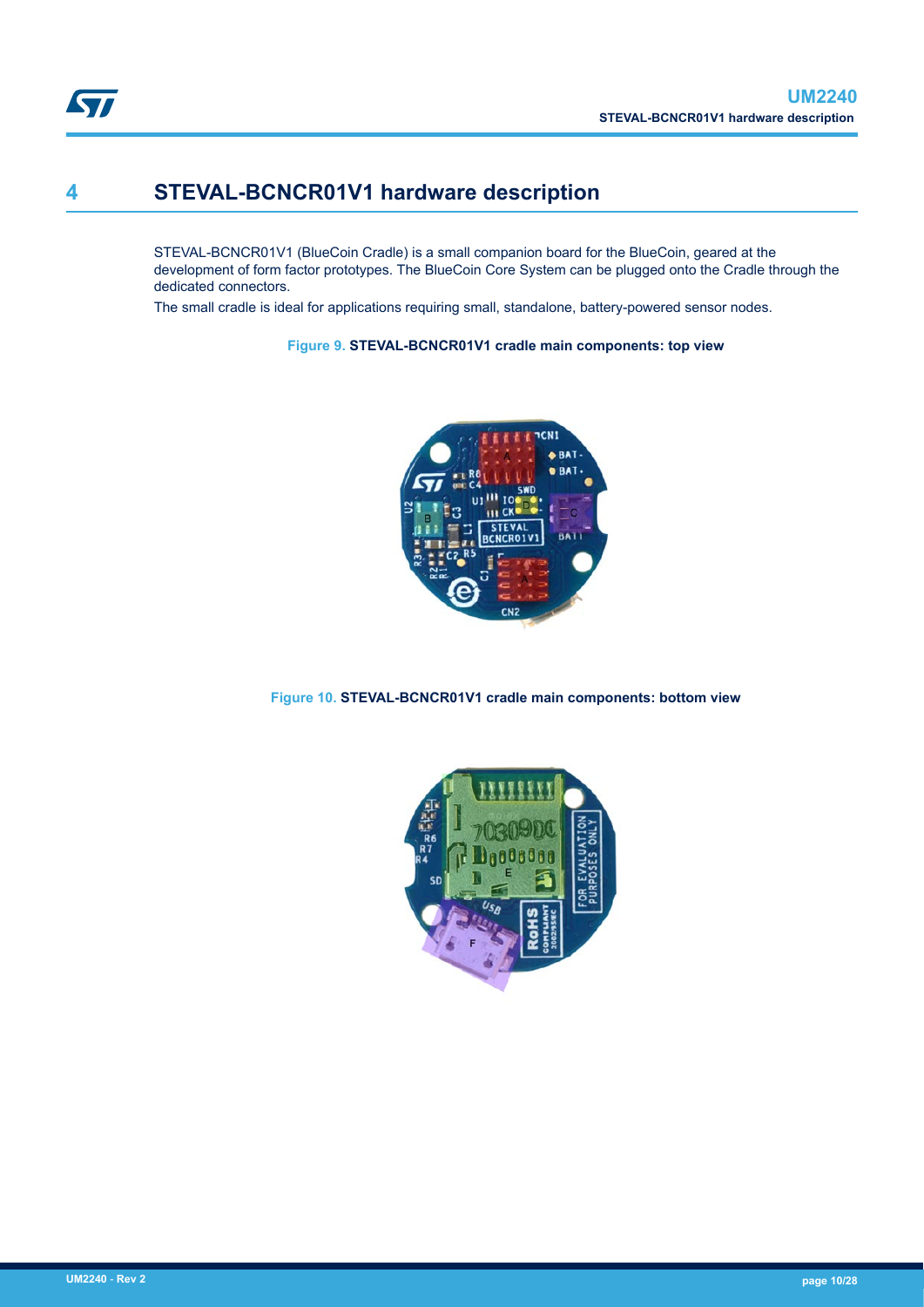#### **Table 5. STEVAL-BCNCR01V1 main components**

| <b>Reference</b> | <b>Device</b>              | <b>Description</b>                                      |
|------------------|----------------------------|---------------------------------------------------------|
| A                | <b>BlueCoin connectors</b> | To plug the BlueCoin board                              |
| B                | ST1S12XX                   | Adjustable step-down switching<br>regulator             |
| C                | <b>Battery connector</b>   | 2 pin socket for LiPo battery                           |
| D                | SWD test points            | Test points for SWD programming/<br>debugging interface |
| F                | Micro SD card socket       |                                                         |
| F                | Micro USB connector        |                                                         |

## **4.1 Power supply**

The STEVAL-BCNCR01V1 evaluation board power supply is the 130 mAh lithium-Ion polymer battery plugged to the appropriate connector on the PCB.

#### **Figure 11. Battery connection**



The battery can be recharged via USB connected to a PC or any micro-USB battery charger. The [ST1S12](https://www.st.com/en/product/ST1S12xx) step down DC-DC converter provides 3.3 V to the micro SD card.

## **4.2 BlueCoin and cradle assembly in form factor case**

Refer to the following image for the orientation of the plugged BlueCoin and cradle boards in the dedicated form factor case.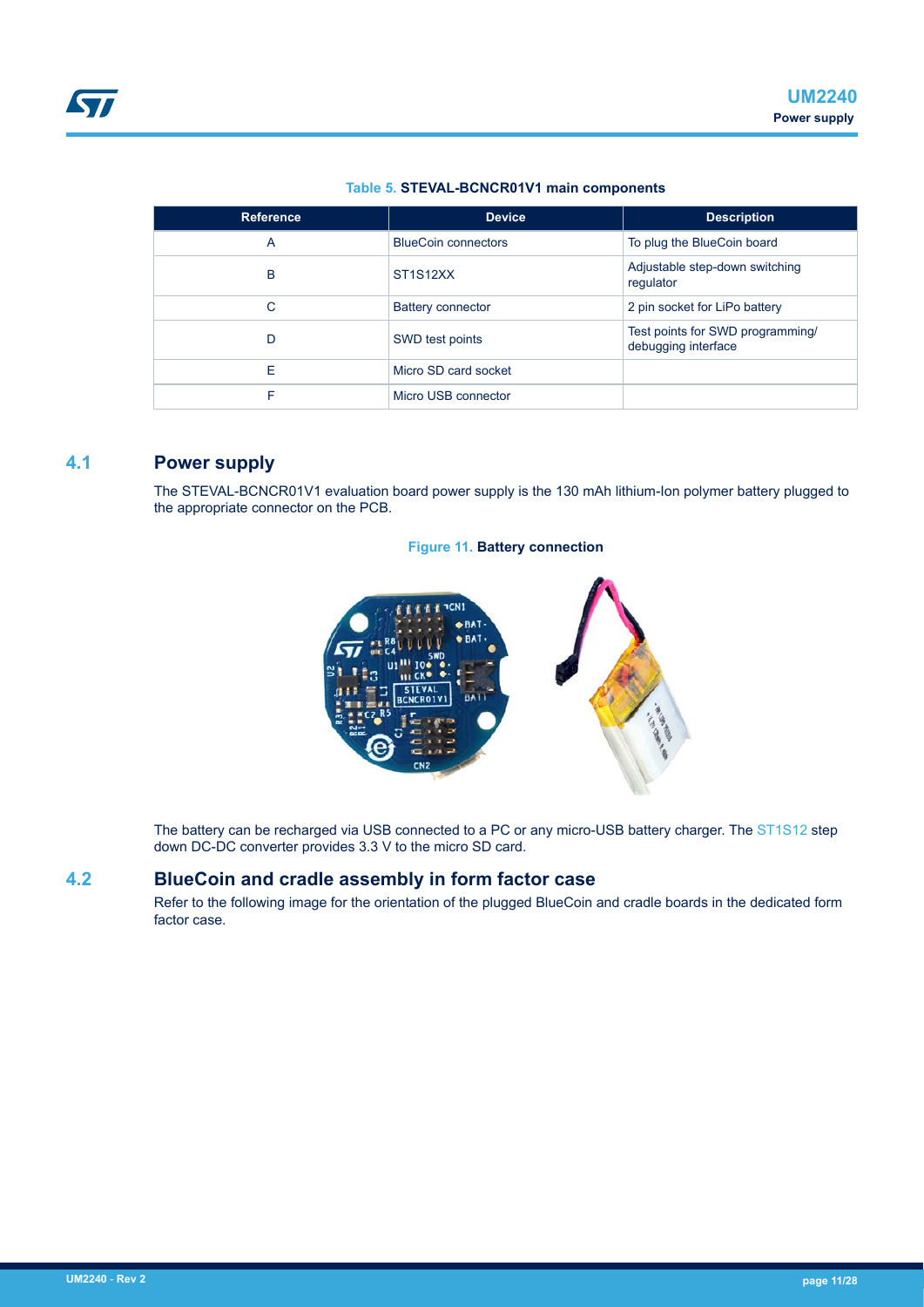

### **Figure 12. BlueCoin, cradle and plastic case: 3D rendering**



**Figure 13. BlueCoin, cradle and plastic case: assembled**

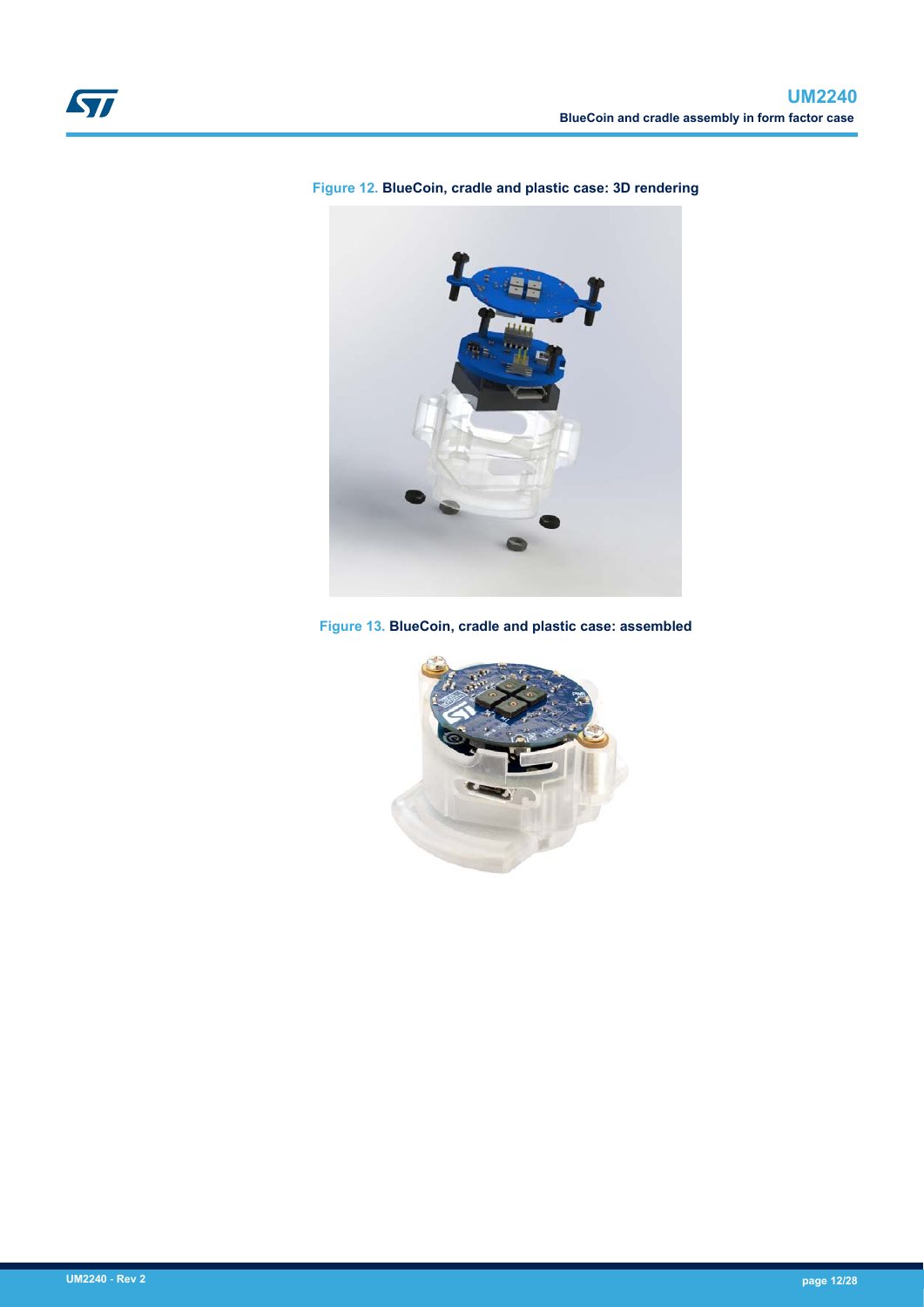## **5 BlueCoin programming interface**

To program the board, connect an external ST-LINK to the SWD connector on the CoinStation; a 5-pin flat cable is provided in the BlueCoin Kit package.

On the Cradle board it is possible to access to SWD programming interface signals through some dedicated test points.

The easiest way to obtain an ST-LINK device is to get an [STM32 Nucleo](https://www.st.com/stm32nucleo) board, which bundles an ST-LINK V2.1 debugger and programmer.

Ensure that CN2 jumpers are OFF and connect your STM32 Nucleo board to the CoinStation board expansion via the cable provided, paying attention to the polarity of the connectors (Pin 1 is identified by a small dot on the PCB silkscreen).

### **Figure 14. STM32 Nucleo board, cradle and cradle expansion SWD connectors**





**STI**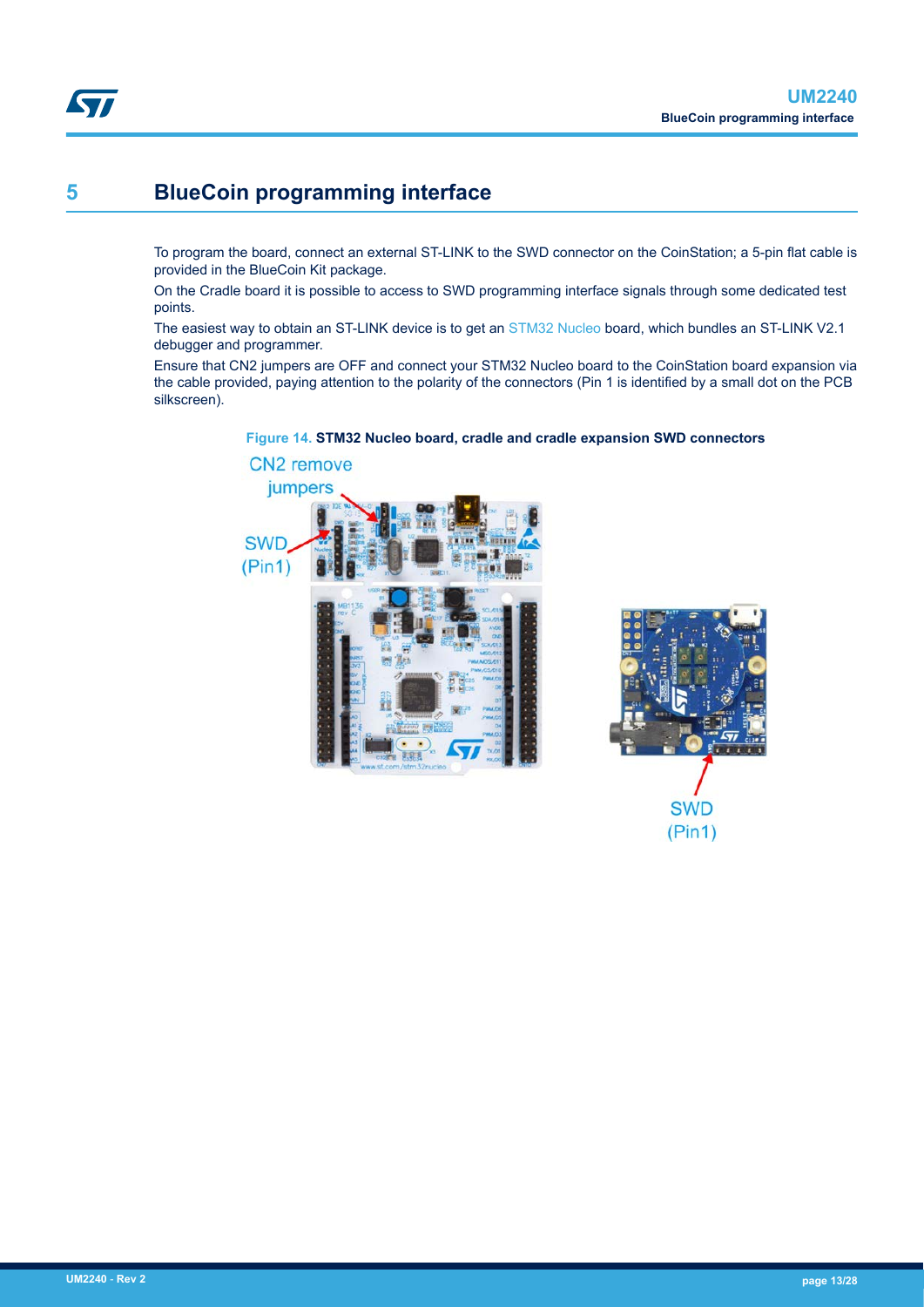

### **Figure 15. SWD connections with 5-pin flat cable**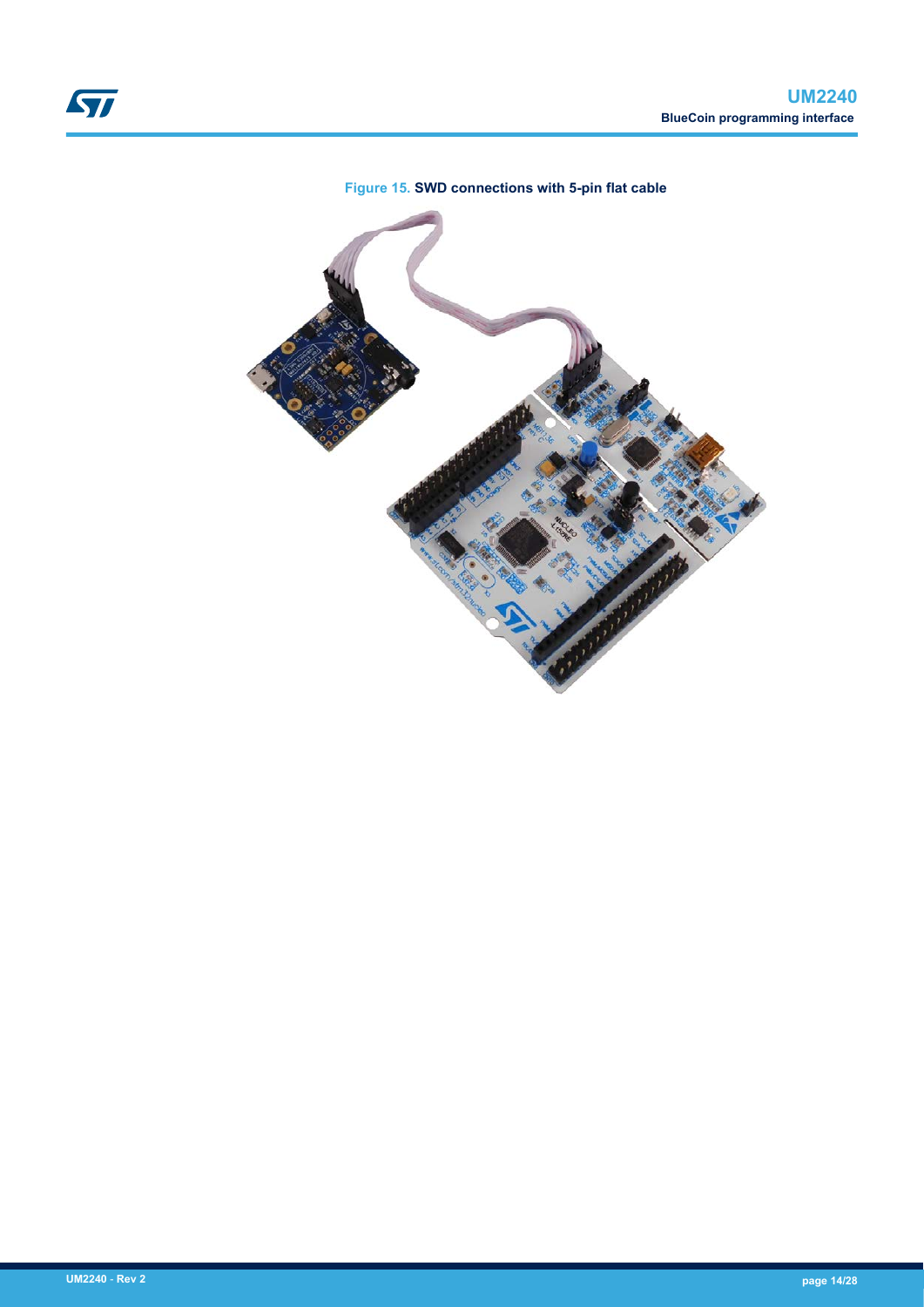## <span id="page-14-0"></span>**6 Main components**

### **6.1 LSM6DSM**

The [LSM6DSM](https://www.st.com/en/product/lsm6dsm) is a system-in-package featuring a 3D digital accelerometer and a 3D digital gyroscope performing at 0.65 mA in high-performance mode and enabling always-on low-power features for an optimal motion experience for the consumer. The LSM6DSM supports main OS requirements, offering real, virtual and batch sensors with 4 Kbytes for dynamic data batching.

ST's family of MEMS sensor modules leverages the robust and mature manufacturing processes already used for the production of micromachined accelerometers and gyroscopes. The various sensing elements are manufactured using specialized micromachining processes, while the IC interfaces are developed using CMOS technology that allows the design of a dedicated circuit which is trimmed to better match the characteristics of the sensing element.

The LSM6DSM has a full-scale acceleration range of  $\pm 2/\pm 4/\pm 8/\pm 16$  g and an angular rate range of ±125/±245/±500/±1000/±2000 dps. The LSM6DSM fully supports EIS and OIS applications as the module includes a dedicated configurable signal processing path for OIS and auxiliary SPI configurable for both gyroscope and accelerometer.

High robustness to mechanical shock makes the LSM6DSM the preferred choice of system designers for the creation and manufacturing of reliable products.

### **6.2 LSM303AGR**

The [LSM303AGR](https://www.st.com/en/product/lsm303agr) is an ultra-low-power high-performance system-in-package featuring a 3D digital linear acceleration sensor and a 3D digital magnetic sensor. The Device has linear acceleration full scales of ±2g/±4g/±8g/±16g and a magnetic field dynamic range of ±50 gauss.

The LSM303AGR includes an I2C serial bus interface that supports standard, fast mode, fast mode plus, and high-speed (100 kHz, 400 kHz, 1 MHz, and 3.4 MHz) and an SPI serial standard interface. The system can be configured to generate an interrupt signal for free-fall, motion detection and magnetic field detection.

The magnetic and accelerometer blocks can be enabled or put into power-down mode separately.

## **6.3 LPS22HB**

The [LPS22HB](https://www.st.com/en/product/lps22hb) is an ultra-compact piezoresistive absolute pressure sensor which functions as a digital output barometer. The device comprises a sensing element and an IC interface which communicates through I²C or SPI from the sensing element to the application.

The sensing element, which detects absolute pressure, consists of a suspended membrane manufactured using a dedicated process developed by ST.

The LPS22HB is available in a full-mold, holed LGA package (HLGA). It is guaranteed to operate over a temperature range extending from -40 °C to +85 °C. The package is holed to allow external pressure to reach the sensing element.

LPS22HB is factory calibrated but a residual offset could be introduced by the soldering process. This offset can be removed with a one-point calibration.(For further details, refer to application note AN4833, "Measuring pressure data from ST's LPS22HB digital pressure sensor", on www.st.com.)

## **6.4 MP34DT06J**

The [MP34DT06J](https://www.st.com/en/product/mp34dt06j) is an ultra-compact, low-power, omnidirectional, digital MEMS microphone built with a capacitive sensing element and an IC interface.

The sensing element, capable of detecting acoustic waves, is manufactured using a specialized silicon micromachining process dedicated to producing audio sensors.

The IC interface is manufactured using a CMOS process that allows designing a dedicated circuit able to provide a digital signal externally in PDM format.

The MP34DT06J is a low-distortion digital microphone with an acoustic overload point of 122.5 dBSPL, a 64 dB signal-to-noise ratio and  $-26$  dBFS  $\pm$  1 dB sensitivity.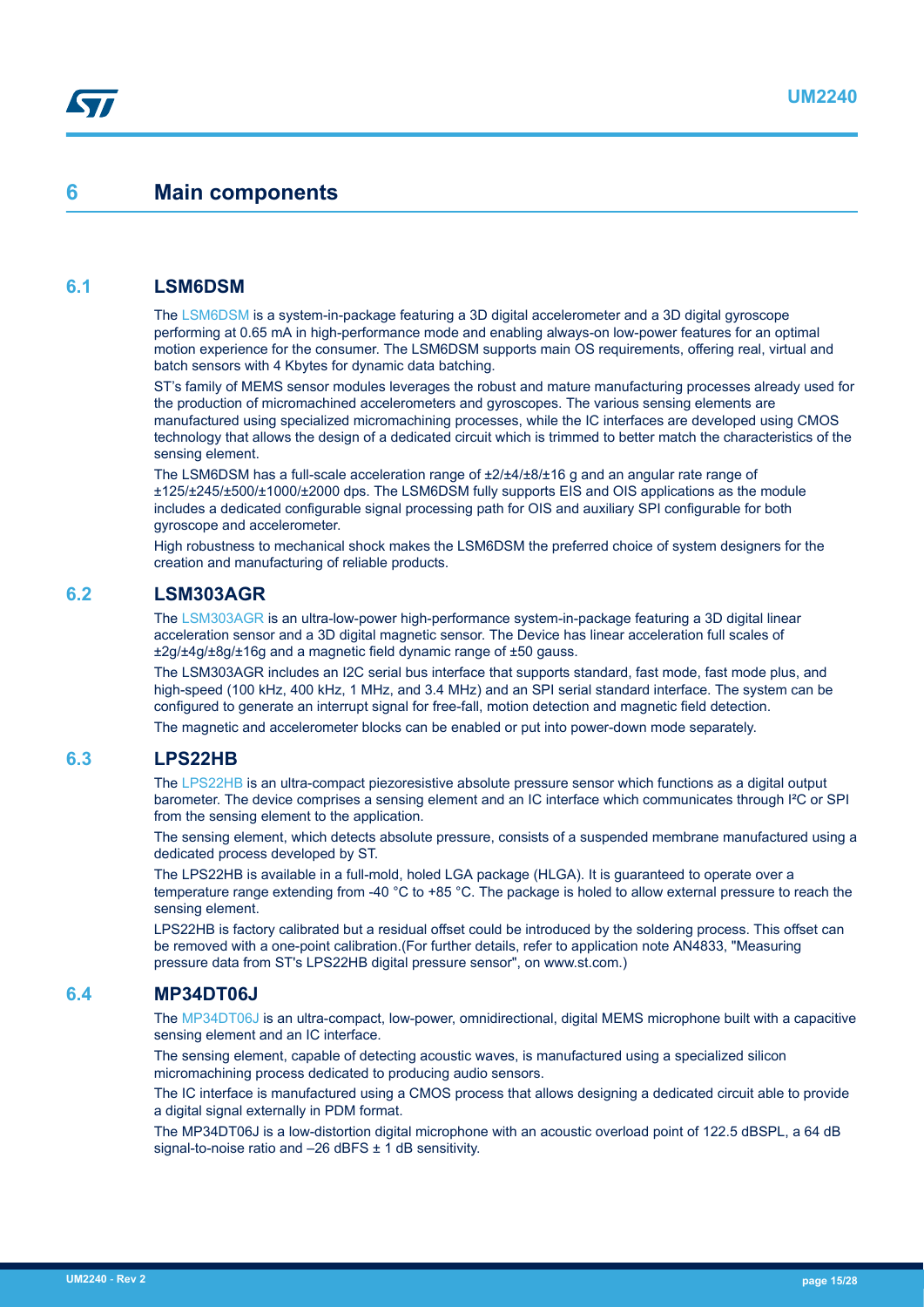## **6.5 BLUENRG-MS**

The [BlueNRG-MS](http://www.st.com/en/product/bluenrg-ms) is a very low power Bluetooth low energy (BLE) single-mode network processor, compliant with Bluetooth specification v4.1. The BlueNRG-MS supports multiple roles simultaneously and can act at the same time as Bluetooth smart sensor and hub device.

The Bluetooth Low Energy stack runs on the embedded ARM Cortex-M0 core. The stack is stored on the on-chip non-volatile Flash memory and can be easily upgraded via SPI.

The device comes pre-programmed with a production-ready stack image(Its version could change at any time without notice). A different or more up-to-date stack image can be downloaded from the ST website and programmed on the device through the ST provided software tools.

The BlueNRG-MS allows applications to meet the tight advisable peak current requirements imposed by standard coin cell batteries.

The maximum peak current is only 10 mA at 1 dBm output power. Ultra low-power sleep modes and very short transition times between operating modes allow very low average current consumption, resulting in longer battery life.

The BlueNRG-MS offers the option of interfacing with external microcontrollers via SPI transport layer.

## **6.6 BALF-NRG-01D3**

[BALF-NRG-01D3](https://www.st.com/en/product/BALF-NRG-01D3) is a 50 Ω conjugate match to [BlueNRG-MS](https://www.st.com/en/product/bluenrg-ms) (QFN32 package) that integrates balun transformer and harmonics filtering. It features high RF performances with a very small footprint and a RF BOM reduction. It has been chosen as the best trade-off for costs, area occupation and high radio performances. The layout has been optimized to suit a 4-layer design and a chip antenna.

### **6.7 STBC03J**

The [STBC03](https://www.st.com/en/product/STBC03) is a linear charger for single-cell Li-Ion batteries integrating an always ON LDO and several battery protections (PCM). The device uses a CC/CV algorithm to charge the battery; the fast-charge and pre-charge current can be programmed using an external resistor. The STBC03 integrates (PCM) over-charge, overdischarge and over-current protection circuitry to prevent the battery from being damaged under fault conditions; it also features a charger enable input to stop the charging process when needed.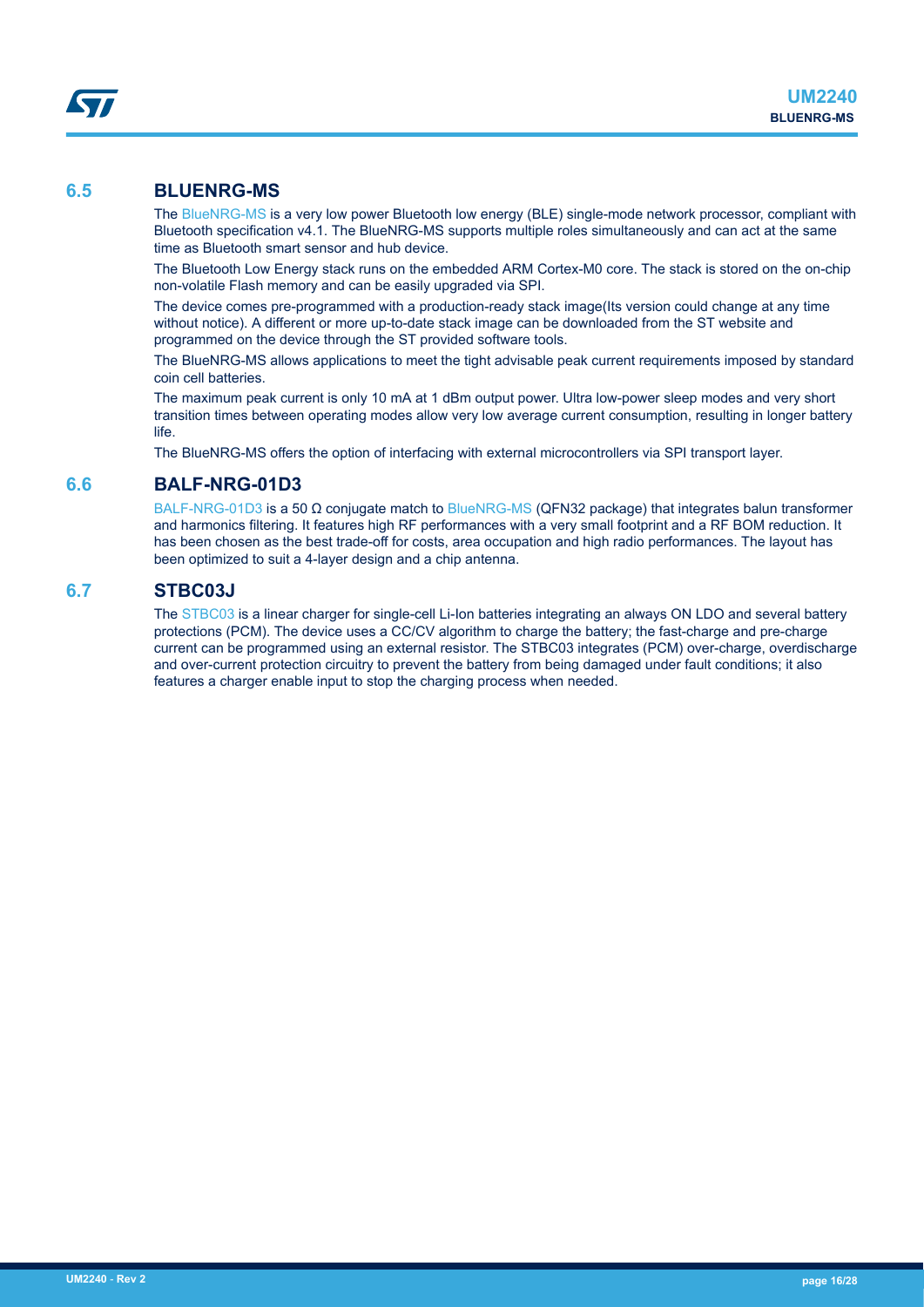# <span id="page-16-0"></span>**7 Bill of materials**

| Item           | Q.ty                    | Ref.                                         | Part/Value                                   | <b>Description</b>                        | <b>Manufacturer</b>       | Order code           |
|----------------|-------------------------|----------------------------------------------|----------------------------------------------|-------------------------------------------|---------------------------|----------------------|
| $\mathbf{1}$   | $\mathbf{1}$            | <b>BATT</b>                                  | <b>Battery</b><br>Connector                  |                                           | Molex                     | 78171-0002           |
| $\overline{2}$ | $\mathbf{1}$            | CN <sub>1</sub>                              | FTSH-105-03-L-<br>D                          |                                           | Samtec                    | FTSH-105-03-L-D      |
| 3              | $\mathbf{1}$            | CN <sub>2</sub>                              | FTSH-104-03-L-<br>D                          |                                           | Samtec                    | FTSH-104-03-F-D      |
| 4              | 1                       | CN <sub>3</sub>                              | <b>HEADER 4X2</b>                            | <b>DNM</b>                                |                           |                      |
| $\sqrt{5}$     | $\overline{2}$          | C1, C3                                       | 100 <sub>n</sub> F                           | X7R                                       |                           |                      |
| $\bf 6$        | $\overline{2}$          | C2, C4                                       | 47uF                                         | <b>Tantal</b>                             |                           |                      |
| $\overline{7}$ | $\overline{4}$          | C5, C6, C7, C8                               | $4.7 \mu F > 6.3 V$<br><2 OHM ESR<br>3216-16 | <b>Tantal</b>                             |                           |                      |
| 8              | $\overline{2}$          | C9,C11                                       | 100 nF 10 V<br>C_0603                        | X <sub>5</sub> R                          |                           |                      |
| 9              | $\overline{2}$          | C10, C12                                     | 4.7 µF 10 V<br>$C_0$ 0603                    | X <sub>5</sub> R                          |                           |                      |
| 10             | $\mathbf{1}$            | C <sub>13</sub>                              | NC C_0603                                    | <b>X7R DNM</b>                            |                           |                      |
| 11             | $\overline{2}$          | C14, C15                                     | 4.7 µF 10 V<br>$C_0$ 0603                    | X5R DNM                                   |                           |                      |
| 12             | $\mathbf{1}$            | J1                                           |                                              | <b>PHONOJACK</b><br><b>STEREO</b>         | Switchcraft               | 35RASMT4BHNTRX       |
| 13             | $\overline{\mathbf{4}}$ | J5, J6, J7, J8                               |                                              | PCB Hole                                  |                           |                      |
| 14             | $\mathbf{1}$            | <b>RESET</b>                                 | SYS_MODE                                     |                                           | <b>C&amp;K Components</b> | PTS820 J20M SMTR LFS |
| 15             | 1                       | R <sub>1</sub>                               | 56 K ±1%<br>R_0603                           |                                           |                           |                      |
| 16             | $\mathbf{1}$            | R <sub>2</sub>                               | 140 K ±1%<br>R_0603                          |                                           |                           |                      |
| 17             | $\boldsymbol{9}$        | SB1, SB2, SB3, R3, SB4,<br>R4, SB5, SB6, SB7 | 0 R R_0603                                   |                                           |                           |                      |
| 18             | $\overline{2}$          | R5, R6                                       | 10 K ±1%<br>R_0603                           |                                           |                           |                      |
| 19             | $\mathbf{1}$            | SB <sub>8</sub>                              | NC R_0603                                    | <b>DNM</b>                                |                           |                      |
| 20             | 1                       | <b>SWD</b>                                   | CON <sub>5</sub>                             |                                           |                           |                      |
| 21             | $\mathbf{1}$            | TP <sub>1</sub>                              | <b>VBAT</b>                                  | <b>DNM</b>                                |                           |                      |
| 22             | $\mathbf{1}$            | TP <sub>2</sub>                              | <b>GND</b>                                   | <b>DNM</b>                                |                           |                      |
| 23             | $\mathbf{1}$            | <b>USB</b>                                   | USB-Micro-B                                  | USB-MICRO                                 | GCT                       | USB3075-30-A         |
| 24             | 1                       | U1                                           | USBLC6-2P6<br>SOT666                         | Very low<br>capacitance<br>ESD protection | <b>ST</b>                 | USBLC6-2P6           |
| 25             | $\mathbf{1}$            | U2                                           | PCM1774RGP<br>VQFN20                         |                                           | $\mathsf T\mathsf I$      | PCM1774RGP           |
| 26             | $\mathbf{1}$            | U <sub>4</sub>                               | <b>LDK120M-R</b><br>SOT23-5L                 | Very low noise<br><b>LDO</b>              | <b>ST</b>                 | <b>LDK120M-R</b>     |

#### **Table 6. STEVAL-BCNST01V1 bill of materials**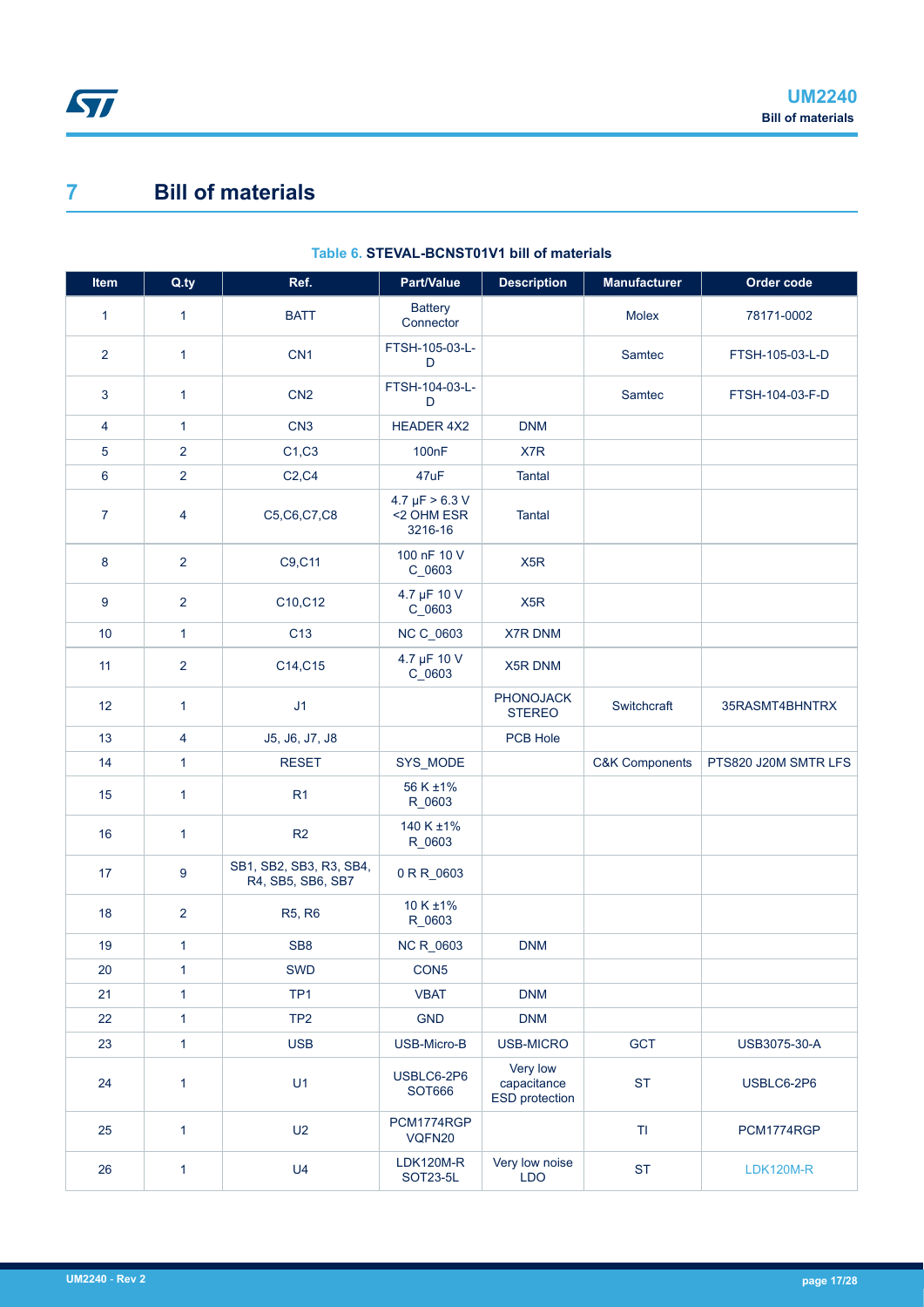| ltem | $Q_{\text{.}ty}$ | Ref.             | <b>Part/Value</b>        | <b>Description</b>               | <b>Manufacturer</b> | Order code |
|------|------------------|------------------|--------------------------|----------------------------------|---------------------|------------|
| 27   |                  | U5, U6           | VL53L0CXV0DH             | Time-of-Flight<br>ranging sensor | <b>ST</b>           | VL53L0X    |
| 28   |                  | <b>SWD Cable</b> | 5 pin 2.54mm -<br>L=15cm | Ribbon cable                     |                     |            |

#### **Table 7. STEVAL-BCNS01V1 bill of materials**

| <b>Item</b>     | Q.ty           | Ref.                                                                                           | Part/Value                              | <b>Description</b>                  | <b>Manufacturer</b>    | Order code         |
|-----------------|----------------|------------------------------------------------------------------------------------------------|-----------------------------------------|-------------------------------------|------------------------|--------------------|
| $\mathbf{1}$    | $\mathbf{1}$   | A1                                                                                             | JT_2450AT18A100E<br>3.2x1.6x1.3         |                                     | Johanson<br>Technology | 2450AT18A100E      |
| $\overline{2}$  | $\mathbf{1}$   | A2                                                                                             |                                         | <b>U.FL connector</b><br><b>DNM</b> | Hirose                 | U.FL-R-SMT-1(10)   |
| 3               | $\mathbf{1}$   | <b>BATT</b>                                                                                    |                                         | <b>Battery</b><br>Connector         | <b>Molex</b>           | 78171-0002         |
| 4               | 1              | CN <sub>1</sub>                                                                                | CLP-105-02-L-D                          |                                     | Samtec                 | CLP-105-02-L-D     |
| 5               | $\mathbf{1}$   | CN <sub>2</sub>                                                                                | CLP-104-02-L-D                          |                                     | Samtec                 | CLP-104-02-L-D     |
| 6               | 3              | C1, C6, C34                                                                                    | 4.7 µF 6.3 V X5R<br>C_0402              | Capacitor                           |                        |                    |
| $\overline{7}$  | $\overline{2}$ | C <sub>2</sub> ,C <sub>15</sub>                                                                | 10 µF 6.3 V X5R<br>C_0603               | Capacitors                          |                        |                    |
| 8               | 6              | C3,C10,C17,C25,C<br>27,C36                                                                     | 1 µF 10 V X5R C_0402                    | Capacitors                          |                        |                    |
| 9               | 18             | C4, C5, C8, C11, C13,<br>C14, C16,<br>C18,C20,C21,C22,<br>C28, C29,<br>C30,C32,C35,C37,<br>C41 | 100 nF C_0201 X7R                       | Capacitors                          |                        |                    |
| 10 <sup>°</sup> | $\overline{2}$ | C7,C39                                                                                         | 2.2 µF 6.3 V C_0402<br>X <sub>5</sub> R | Capacitors                          |                        |                    |
| 11              | 2              | C9, C12                                                                                        | 10 pF C_0402 C0G                        | Capacitors                          |                        |                    |
| 12 <sup>2</sup> | $\mathbf{1}$   | C <sub>19</sub>                                                                                | 220 nF C_0201 X7R                       | Capacitor                           |                        |                    |
| 13              | $\overline{2}$ | C23, C33                                                                                       | 12 pF C_0402 C0G                        | Capacitors                          |                        |                    |
| 14              | 2              | C24, C26                                                                                       | 100 pF C_0201 C0G                       | Capacitors                          |                        |                    |
| 15              | $\mathbf{1}$   | C31                                                                                            | 150 nF C_0402 X5R                       | Capacitor                           |                        |                    |
| 16              | 1              | C38                                                                                            | NC C_0201 C0G                           | Capacitor                           |                        |                    |
| 17              | $\mathbf{1}$   | C40                                                                                            | 0.5 pF 25 V ±0.1 pF<br>C_0201 C0G       | Capacitor                           | Murata                 | GJM0335C1ER50BB01D |
| 18              | 8              | LED1,LED2,LED3,L<br>ED4,LED5,LED6,L<br>ED7,LED8                                                | LED R LED 0402                          | <b>LEDs</b>                         |                        |                    |
| 19              | 1              | L2                                                                                             | 3.9 nH L_0402                           |                                     | Murata                 | LQG15HN3N9SO2D     |
| 20              | 4              | M1, M2, M3, M4                                                                                 | MP34DT06J (3 x 4 x 1<br>mm)             | <b>MEMS</b> digital<br>microphones  | <b>ST</b>              | MP34DT06JTR        |
| 21              | $\overline{2}$ | R <sub>1</sub> ,R <sub>22</sub>                                                                | 0 R R_0201                              | <b>Resistors</b>                    |                        |                    |
| 22              | 4              | R2, R4, R18, R19                                                                               | 100 K R_0201                            | <b>Resistors</b>                    |                        |                    |
| 23              | 1              | R <sub>3</sub>                                                                                 | 10 K R 0201                             | Resistor                            |                        |                    |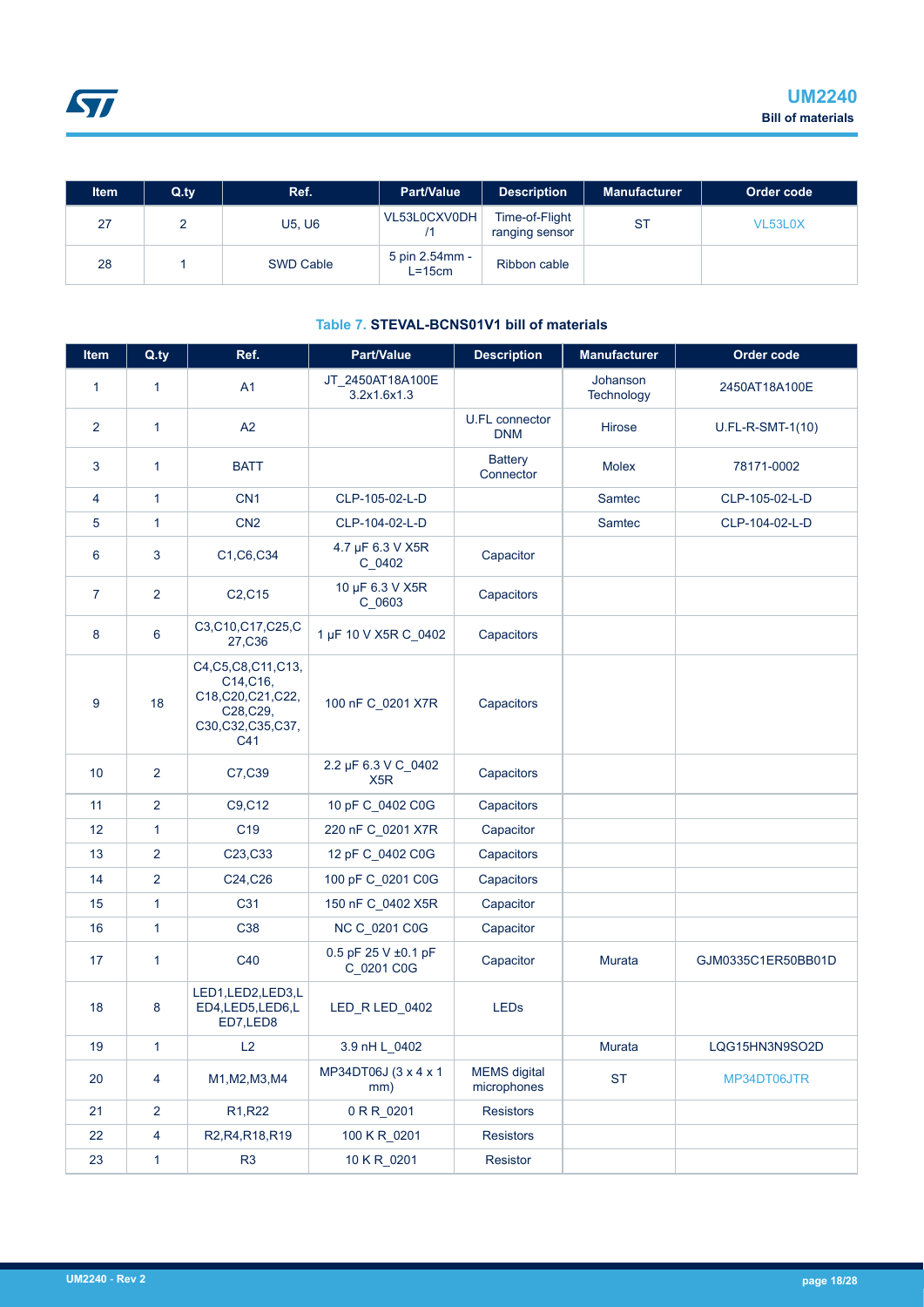| <b>Item</b> | Q.ty           | Ref.                                   | Part/Value<br><b>Description</b>       |                                         | <b>Manufacturer</b>               | Order code                        |
|-------------|----------------|----------------------------------------|----------------------------------------|-----------------------------------------|-----------------------------------|-----------------------------------|
| 24          | 8              | R5, R6, R9, R10, R11,<br>R12, R13, R14 | 560 R 50 mW R_0201<br><b>Resistors</b> |                                         |                                   |                                   |
| 25          | $\overline{2}$ | <b>R7,R8</b>                           | 4K7 R_0201                             | <b>Resistors</b>                        |                                   |                                   |
| 26          | $\mathbf{1}$   | <b>R15</b>                             | 9.1 nH 250 mA R 0201                   | <b>Resistor</b>                         | Murata                            | LQP03TQ9N1H02D                    |
| 27          | $\mathbf{1}$   | R <sub>16</sub>                        | 133 K ±1% R_0201                       | <b>Resistor</b>                         |                                   |                                   |
| 28          | $\mathbf{1}$   | <b>R17</b>                             | 56 K ±1% R_0201                        | <b>Resistor</b>                         |                                   |                                   |
| 29          | $\mathbf{1}$   | <b>R20</b>                             | 2 K ±1% R 0201                         | <b>Resistor</b>                         |                                   |                                   |
| 30          | $\mathbf{1}$   | R <sub>21</sub>                        | 20 K ±1% R_0201                        | <b>Resistor</b>                         |                                   |                                   |
| 31          | $\mathbf{1}$   | <b>R23</b>                             | 10 K ±1% R 0201                        | <b>Resistor</b>                         |                                   |                                   |
| 32          | $\mathbf{1}$   | SW <sub>1</sub>                        | SW <sub>1</sub>                        | <b>Tactile switch</b>                   | <b>OMRON</b><br><b>ELECTRONIC</b> | B3U-3000P-B                       |
| 33          | $\mathbf{1}$   | SW <sub>2</sub>                        | SW <sub>2</sub>                        | <b>Tactile switch</b>                   | <b>OMRON</b><br><b>ELECTRONIC</b> | B3U-3000P-B                       |
| 34          | $\mathbf{1}$   | TP <sub>1</sub>                        | <b>VBAT</b>                            | <b>DNM</b>                              |                                   |                                   |
| 35          | $\mathbf{1}$   | TP <sub>2</sub>                        | <b>GND</b>                             | <b>DNM</b>                              |                                   |                                   |
| 36          | $\mathbf{1}$   | TP <sub>3</sub>                        | VIn                                    | <b>DNM</b>                              |                                   |                                   |
| 37          | $\mathbf{1}$   | TP <sub>4</sub>                        | <b>SWDIO</b>                           | <b>DNM</b>                              |                                   |                                   |
| 38          | $\mathbf{1}$   | TP <sub>5</sub>                        | <b>SWDCLK</b>                          | <b>DNM</b>                              |                                   |                                   |
| 39          | $\mathbf{1}$   | U1                                     | STM32F446 WLCSP81                      | Accelerator                             | <b>ST</b>                         | STM32F446                         |
| 40          | $\mathbf{1}$   | U <sub>2</sub>                         | <b>BLUENRG-MSCSP</b>                   | <b>BLE</b> metwork<br>processor         | <b>ST</b>                         | <b>BLUENRG-MSCSP</b>              |
| 41          | $\overline{1}$ | U3                                     | STBC03J                                | <b>Battery</b><br>management            | <b>ST</b>                         | STBC03JR                          |
| 42          | $\mathbf{1}$   | U <sub>4</sub>                         | AS11P2TLR DFN6L                        |                                         | <b>ST</b>                         | DFN6L                             |
| 43          | $\mathbf{1}$   | U <sub>5</sub>                         | BALF-NRG-01D3 Flip-<br>Chip-4          | <b>Balun</b>                            | <b>ST</b>                         | BALF-NRG-01D3                     |
| 44          | $\mathbf{1}$   | U <sub>6</sub>                         | LSM303AGR (2 x 2 x 1<br>mm)            | 3D accelerometer<br>and<br>magnetometer | <b>ST</b>                         | LSM303AGR                         |
| 45          | $\mathbf{1}$   | U7                                     | LSM6DSM LGA-14<br>$(3x2.5x1$ mm $)$    | 3D accelerometer<br>and gyroscope       | <b>ST</b>                         | LSM6DSM                           |
| 46          | $\mathbf{1}$   | U <sub>8</sub>                         | LPS22HB (2 x 2 x 0.76<br>mm)           | MEMS nano<br>pressure sensor            | <b>ST</b>                         | LPS22HB                           |
| 47          | $\mathbf{1}$   | X1                                     | 16 MHz 2.5x2 mm                        |                                         | <b>NDK</b>                        | NX2520SA-16.000000MHZ             |
| 48          | 1              | X <sub>2</sub>                         | 32 MHz 2.0x1.6 mm                      |                                         | <b>NDK</b>                        | NX2016SA 32MHz EXS00A-<br>CS06644 |

### **Table 8. STEVAL-BCNCR01V1 bill of materials**

| <b>Item</b>   | $Q_{\text{.}}$ ty | Ref.            | <b>Part/Value</b> | <b>Description</b>          | <b>Manufacturer</b> | Order code                              |
|---------------|-------------------|-----------------|-------------------|-----------------------------|---------------------|-----------------------------------------|
|               |                   | <b>BATT</b>     |                   | <b>Battery</b><br>connector | <b>Molex</b>        | 78171-0002                              |
| $\mathcal{P}$ |                   | CN <sub>1</sub> |                   |                             | Samtec              | FTSH-105-03-L-DV or<br>FTSH-105-03-F-DV |
| 3             |                   | CN <sub>2</sub> |                   |                             | Samtec              | FTSH-104-03-L-DV or<br>FTSH-104-03-F-DV |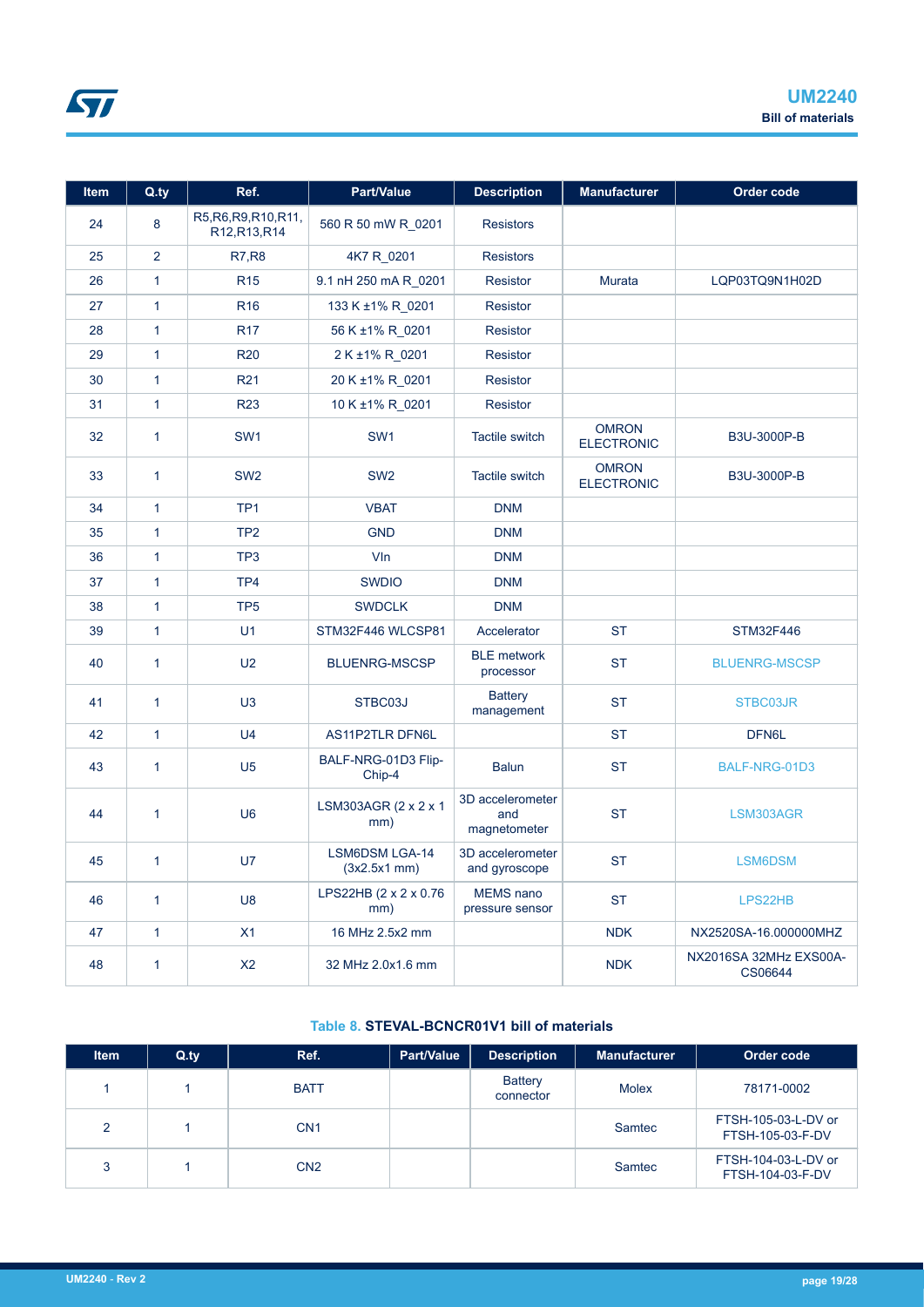| Item           | Q.ty           | Ref.               | Part/Value                             | <b>Description</b>                        | <b>Manufacturer</b>     | Order code      |
|----------------|----------------|--------------------|----------------------------------------|-------------------------------------------|-------------------------|-----------------|
| 4              | $\overline{2}$ | C1, C4             | 100 nF X7R<br>C_0402                   | Capacitor                                 |                         |                 |
| $\sqrt{5}$     | $\mathbf{1}$   | C <sub>2</sub>     | 10 µF X5R<br>10V<br>C_0603             | Capacitor                                 |                         |                 |
| 6              | 1              | C <sub>3</sub>     | 4.7 µF X5R<br>10V<br>C_0402            | Capacitor                                 |                         |                 |
| $\overline{7}$ | $\mathbf{1}$   | L1                 | 2.2 µH 700<br>mA 20%<br>L_0805<br>±20% |                                           | <b>Wurth Elektronik</b> | 74479775222     |
| 8              | $\mathbf{1}$   | R1                 | 120 K 1%<br>R_0402<br>$\pm$ 1%         |                                           |                         |                 |
| 9              | $\mathbf{1}$   | R2                 | 27 K 1%<br>R_0402<br>±1%               |                                           |                         |                 |
| 10             | 1              | R <sub>3</sub>     | 100 K 1%<br>R_0402<br>±1%              |                                           |                         |                 |
| 11             | $\overline{4}$ | R4, R5, R7, R8     | 47 K<br>R_0402                         | <b>Resistors</b>                          |                         |                 |
| 12             | 1              | R <sub>6</sub>     | NC R_0402                              | <b>DNM</b>                                |                         |                 |
| 13             | $\mathbf{1}$   | <b>SD</b>          |                                        | Micro-SD                                  | Molex                   | 503398-1892     |
| 14             | $\mathbf{1}$   | TP <sub>1</sub>    | <b>VBAT</b>                            | <b>DNM</b>                                |                         |                 |
| 15             | 1              | TP <sub>2</sub>    | <b>GND</b>                             | <b>DNM</b>                                |                         |                 |
| 16             | $\mathbf{1}$   | <b>USB</b>         | USB-Micro-<br>$\sf B$                  | USB-MICRO                                 | <b>HIROSE</b>           | ZX62-B-5PA (33) |
| 17             | $\mathbf{1}$   | U1                 | USBLC6-2P<br>6 SOT666                  | Very low<br>capacitance<br>ESD protection | <b>ST</b>               | USBLC6-2P6      |
| 18             | $\mathbf{1}$   | U <sub>2</sub>     | ST1S12XX<br><b>TSOT23-5L</b>           | Step down DC-<br>DC converter             | <b>ST</b>               | ST1S12XX        |
| 19             | $\mathbf{1}$   | <b>Battery</b>     | LiPO-75151<br>8 3.7 V 130<br>mAh       | 2 pin connector                           | Himax electronics       | LiPO-751518     |
| 20             | $\mathbf{1}$   | <b>Plastic Box</b> | <b>Plastic Box</b>                     |                                           |                         |                 |
| 21             | $\overline{4}$ | M2-Nut             | <b>HEX Nut M2</b><br>- steel           | M <sub>2</sub>                            | RS                      |                 |
| 22             | $\overline{2}$ | M2-Screw           | 12 mm M2 -<br>steel                    | Pan head -<br>phillips                    | <b>RS</b>               |                 |
| 23             | $\overline{2}$ | M2-Screw           | 10 mm M2-<br>steel                     | Pan head -<br>phillips                    | RS                      |                 |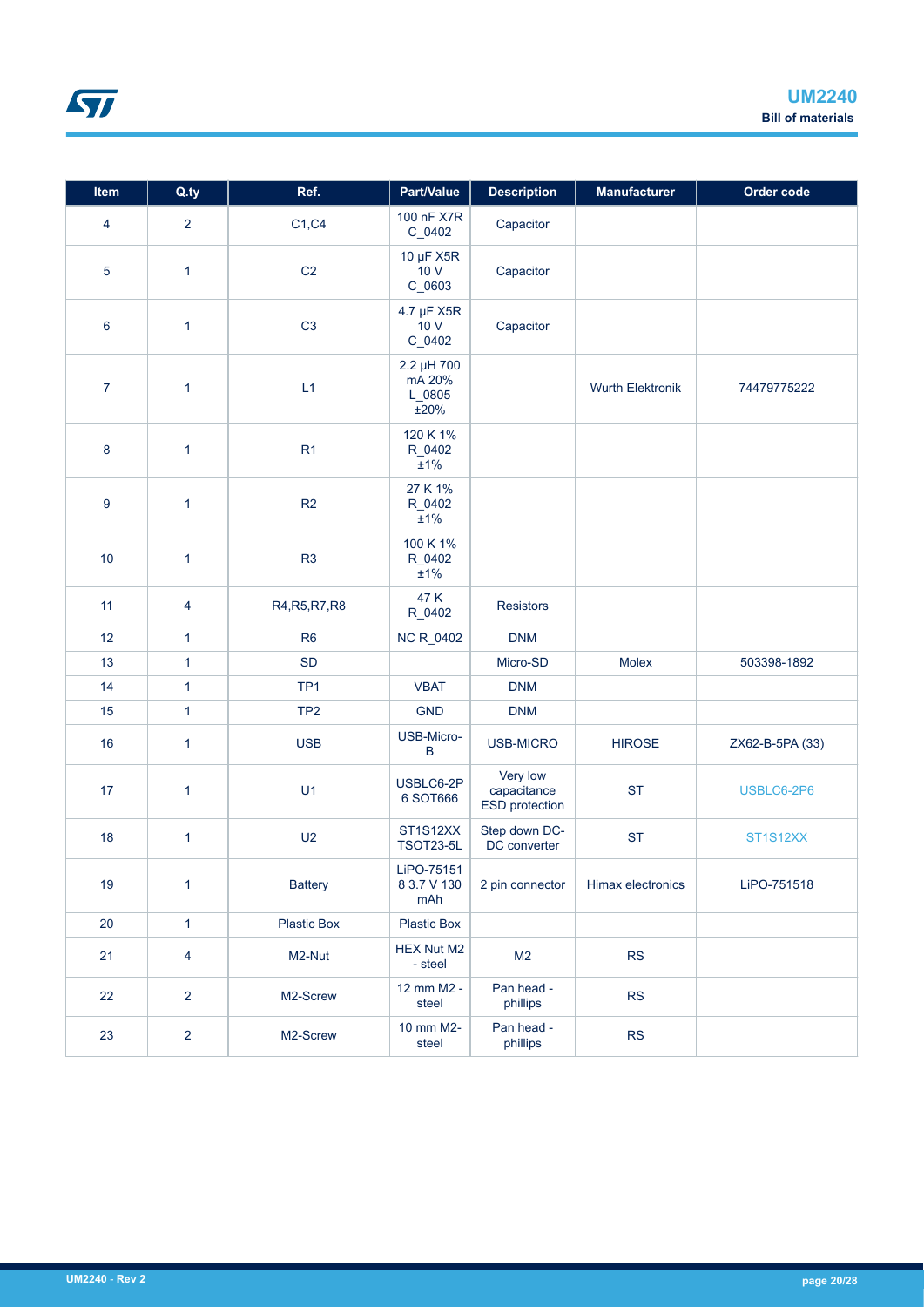

# **8 STEVAL-BCNKT01V1 schematic diagrams**

### **Figure 16. STEVAL-BCNST01V1 circuit schematic**

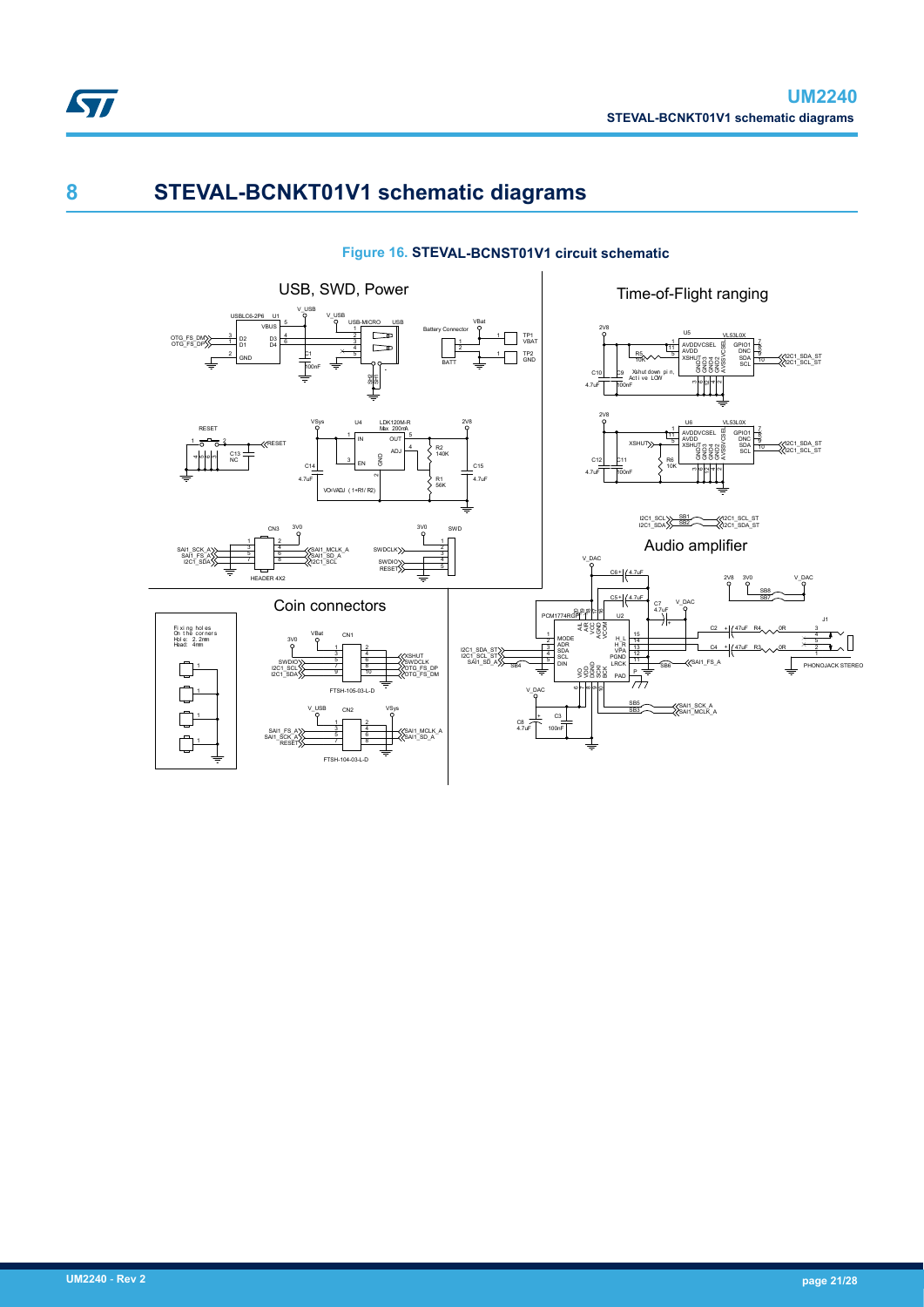

### **Figure 17. STEVAL-BCNCS01V1 circuit schematic (1 of 4): connectors and power**





 $CLP-105$ 

VDD --> Output (regulated) Vin --> Input (Main Supply) VSys --> Output (unregulated)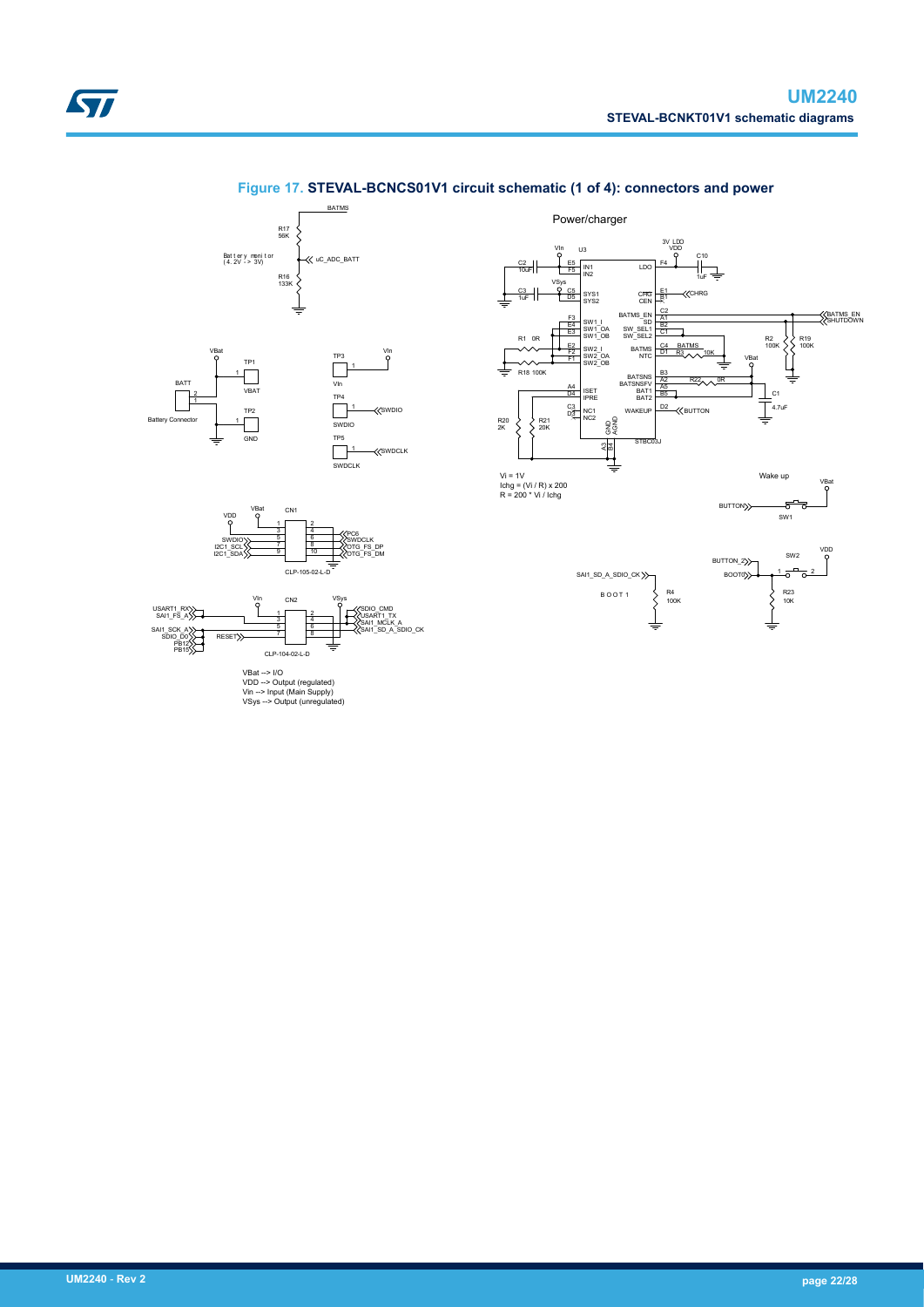<span id="page-22-0"></span>



#### **Figure 18. STEVAL-BCNCS01V1 circuit schematic (2 of 4): STM32F446MEY6**

**Figure 19. STEVAL-BCNCS01V1 circuit schematic (3 of 4): MEMS**

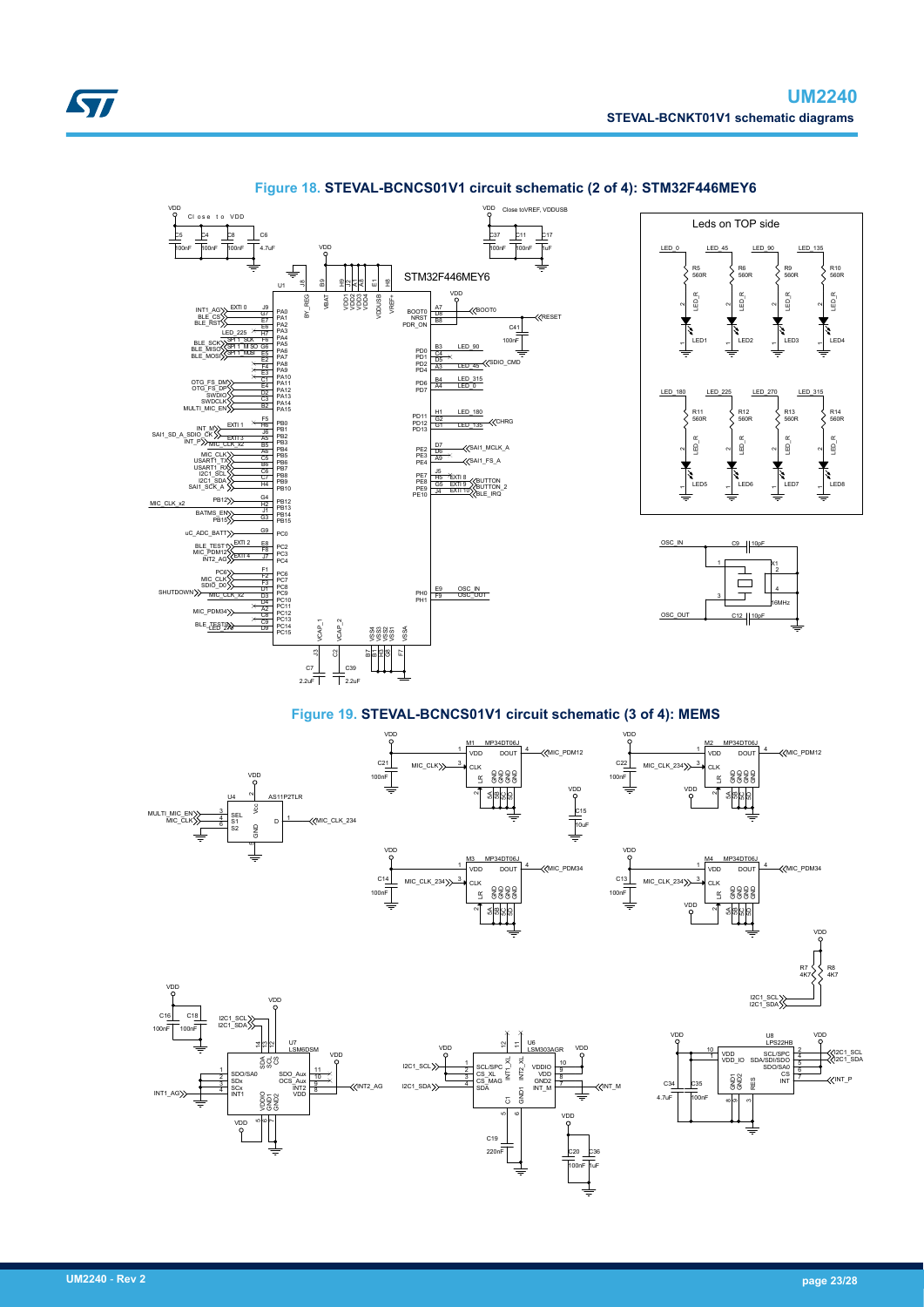



### **Figure 20. STEVAL-BCNCS01V1 circuit schematic (4 of 4): BlueNRG-MS/Balf/Antenna**



### **Figure 21. STEVAL-BCNCR01V1 circuit schematic**

3V0

VDD 1

1

SWDIO 1

 $\Box$ 

SWDIO

SWDCLK





Coin connectors (SMD)







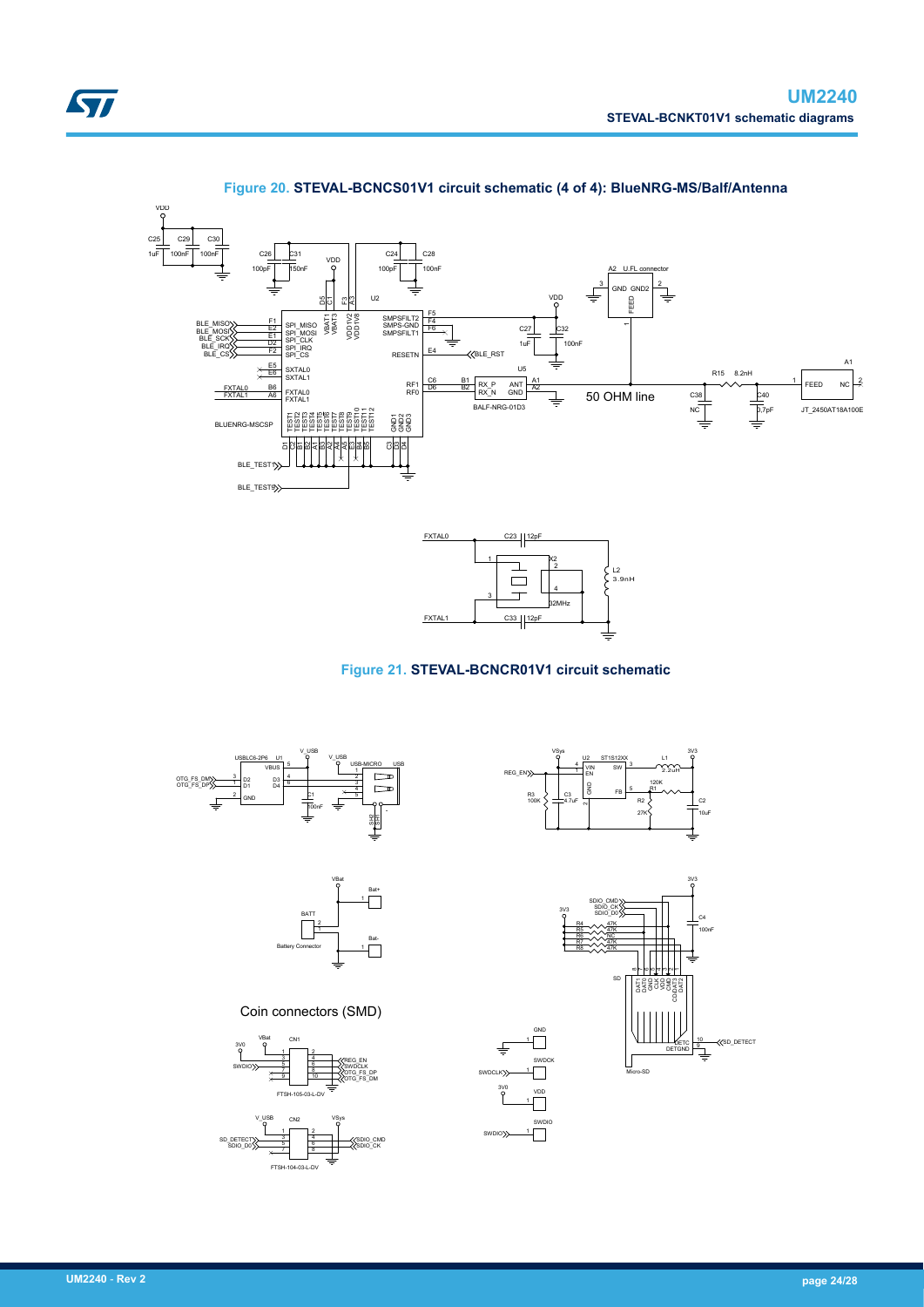# **9 Formal notices required by the U.S. Federal Communications Commission ("FCC")**

FCC NOTICE: This device complies with part 15 of the FCC Rules. Operation is subject to the following two conditions: (1) This device may cause harmful interference, and (2) this device must accept any interference received, including interference that may cause undesired operation.

Changes or modifications not expressly approved by the manufacturer could void the user's authority to operate the equipment.

#### **Additional warnings for FCC**

This equipment has been tested and found to comply with the limits for a Class B digital device, pursuant to part 15 of the FCC Rules. These limits are designed to provide reasonable protection against harmful interference in a residential installation. This equipment generates, uses and can radiate radio frequency energy and, if not installed and used in accordance with the instructions, may cause harmful interference to radio communications. However, there is no guarantee that interference will not occur in a particular installation. If this equipment does cause harmful interference to radio or television reception, which can be determined by turning the equipment off and on, the user is encouraged to try to correct the interference's by one or more of the following measures:

- Reorient or relocate the receiving antenna.
- Increase the separation between the equipment and the receiver.
- Connect the equipment into an outlet on a circuit different from that to which the receiver is connected.
- Consult the dealer or an experienced radio/TV technician for help.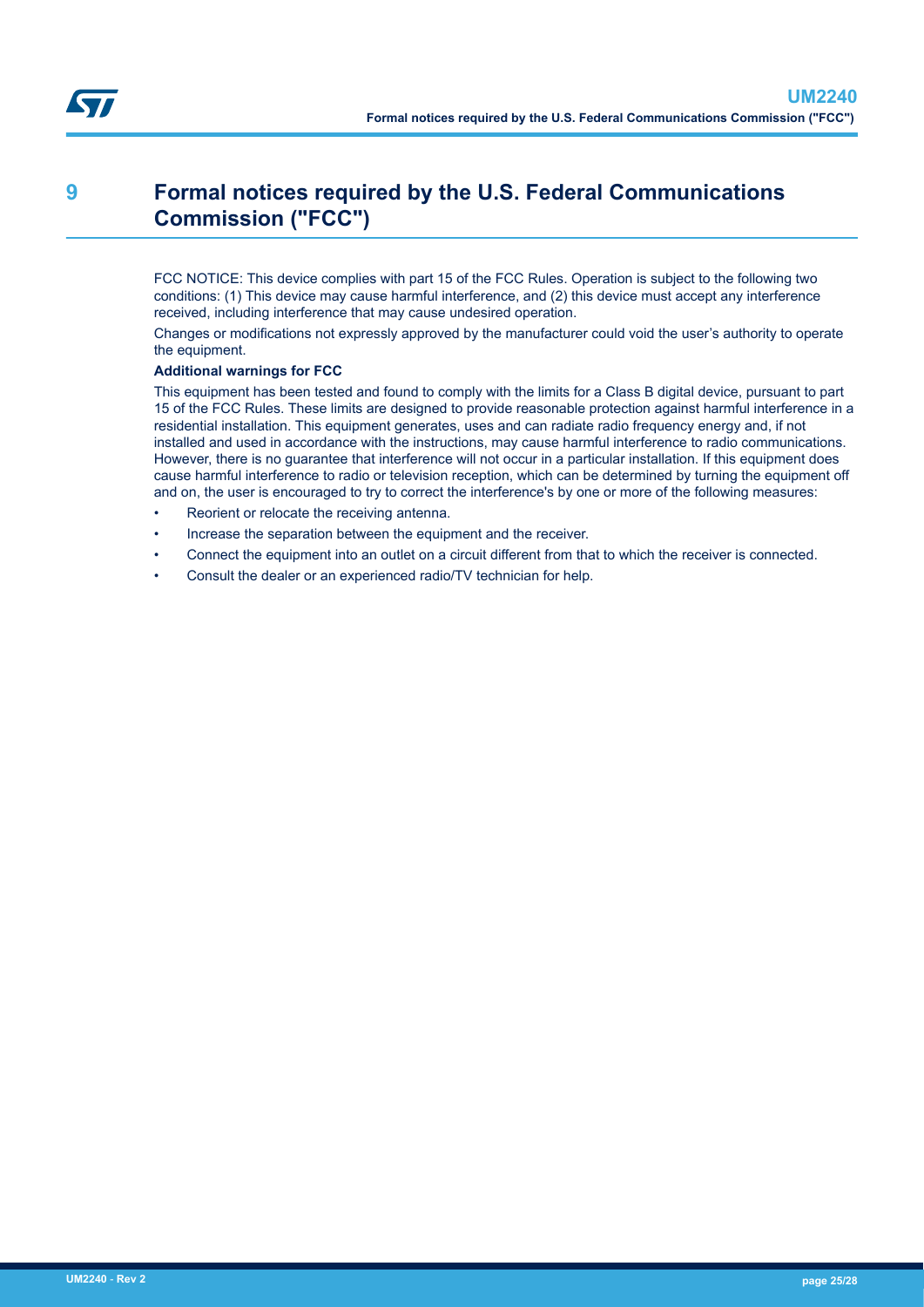# **10 Formal product notice required by the Industry Canada ("IC")**

Innovation, Science and Economic Development Canada Compliance - This device complies with Innovation, Science and Economic Development RSS standards. Operation is subject to the following two conditions: (1) this device may not cause harmful interference, and (2) this device must accept any interference received, including interference that may cause undesired operation. Changes or modifications not expressly approved by the manufacturer could void the user's authority to operate the equipment.

Conformité à Innovation, Sciences et Développement Économique Canada - Cet appareil est conforme aux normes RSS d'Innovation, Science et Développement économique. L'utilisation est soumise aux deux conditions suivantes: (1) cet appareil ne doit pas causer d'interférences nuisibles, et (2) cet appareil doit accepter de recevoir tous les types d'interférence, y comprises les interférences susceptibles d'entraîner un fonctionnement indésirable. Les changements ou les modifications non expressément approuvés par le fabricant pourraient annuler le permis d'utiliser l'équipement.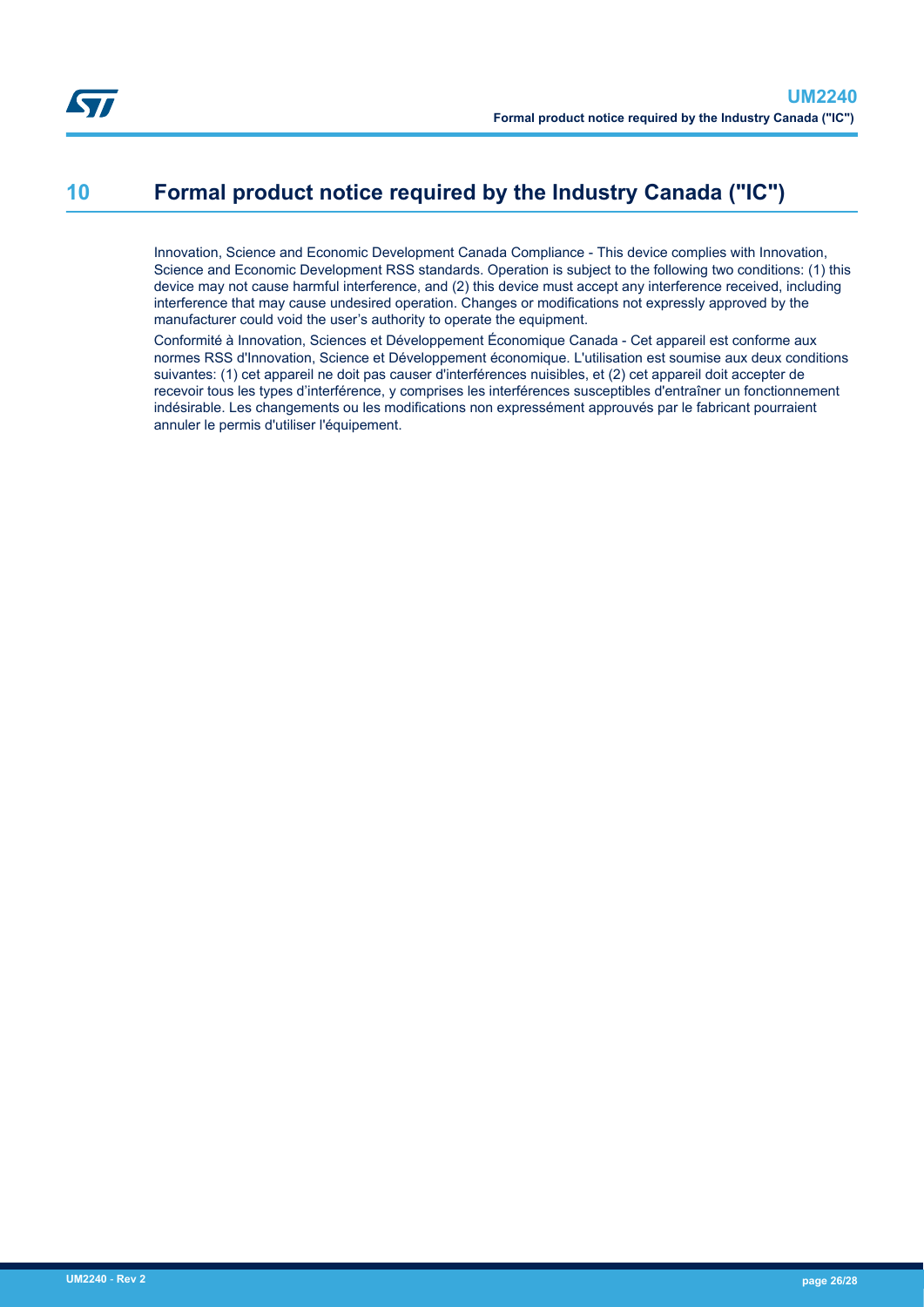## **Revision history**

### **Table 9. Document revision history**

| <b>Date</b> | Version   Changes                                                                                                                                     |
|-------------|-------------------------------------------------------------------------------------------------------------------------------------------------------|
| 17-Jul-2017 | Initial release.                                                                                                                                      |
| 11-Oct-2018 | Updated Figure 1. BlueCoin functional block diagram, Section 7 Bill of materials and<br>Figure 19. STEVAL-BCNCS01V1 circuit schematic (3 of 4): MEMS. |
|             | Added references to MP34DT06J microphone and Section 6.4 MP34DT06J.                                                                                   |